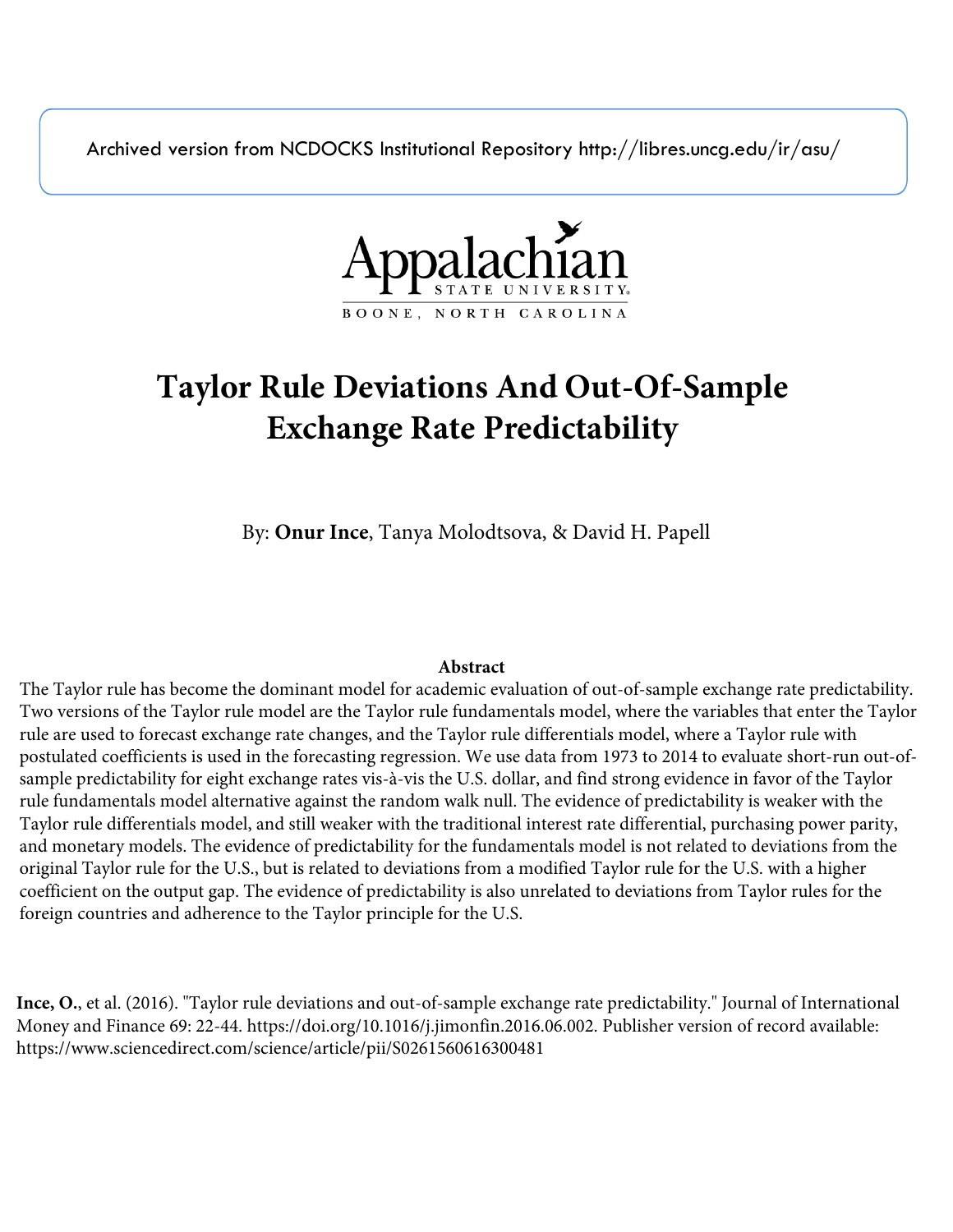# Taylor rule deviations and out-of-sample exchange rate predictability

# Onur Ince <sup>[a](#page-1-0)</sup>, Tanya Molodtsova <sup>a</sup>, David H. Papell <sup>[b,](#page-1-1)[\\*](#page-1-2)</sup>

<span id="page-1-0"></span>a *Department of Economics, Walker College of Business, Appalachian State University, 416Howard Street,*

<span id="page-1-1"></span>*Peacock Hall, Boone, NC 28608-2037, USA*

b *Department of Economics, University of Houston, Houston, TX 77204-5882, USA*

#### A B S T R A C T

*Keywords:* Exchange rates Out-of-sample exchange rate predictability Taylor rules

The Taylor rule has become the dominant model for academic evaluation of out-of-sample exchange rate predictability. Two versions of the Taylor rule model are the Taylor rule fundamentals model, where the variables that enter the Taylor rule are used to forecast exchange rate changes, and the Taylor rule differentials model, where a Taylor rule with postulated coefficients is used in the forecasting regression. We use data from 1973 to 2014 to evaluate short-run out-of-sample predictability for eight exchange rates vis-à-vis the U.S. dollar, and find strong evidence in favor of the Taylor rule fundamentals model alternative against the random walk null. The evidence of predictability is weaker with the Taylor rule differentials model, and still weaker with the traditional interest rate differential, purchasing power parity, and monetary models. The evidence of predictability for the fundamentals model is not related to deviations from the original Taylor rule for the U.S., but is related to deviations from a modified Taylor rule for the U.S. with a higher coefficient on the output gap. The evidence of predictability is also unrelated to deviations from Taylor rules for the foreign countries and adherence to the Taylor principle for the U.S.

#### **1. Introduction**

The Taylor rule has become the dominant model for academic evaluation of out-of-sample exchange rate predictability. Papers by Engel et al. (2008, 2015), [Molodtsova](#page-25-0) and Papell (2009, 2013),

<span id="page-1-2"></span><sup>\*</sup> Corresponding author. *E-mail address:* [dpapell@uh.edu](mailto:dpapell@uh.edu) (D.H. Papell).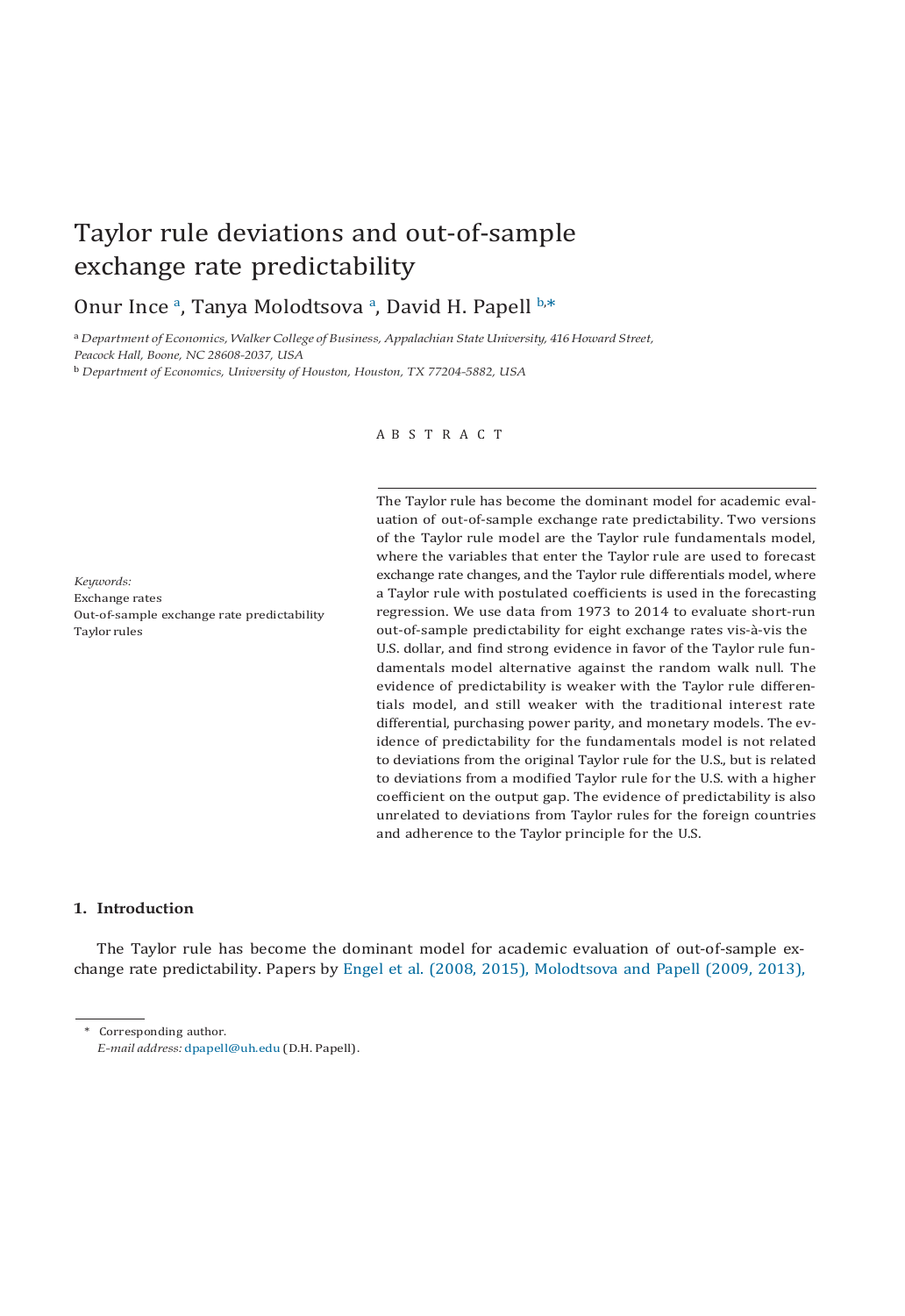[Molodtsova](#page-25-0) et al. (2008, 2011), and Ince [\(2014\)](#page-25-1) report superior out-of-sample exchange rate predictability with Taylor rule models than with the random walk model. Rossi [\(2013\)](#page-25-2) surveys the literature and concludes that Taylor rule models perform better than a number of alternatives.

Out-of-sample exchange rate forecasting became a prominent academic topic following [Meese](#page-25-3) and [Rogoff \(1983\),](#page-25-3) who argued that empirical exchange rate models which appeared to fit well insample did not forecast better than a random walk out-of-sample. Their metric was the root mean squared forecast error (RMSE), where the forecast error is the difference between the realized and forecasted exchange rate for the models and, since a random walk forecast is simply a naïve no change forecast, the realized exchange rate change for the random walk. Because the random walk forecast could be performed by anyone who read a newspaper, this received considerable attention.

The first "modern" analysis of out-of-sample exchange rate forecasting was by Mark [\(1995\),](#page-25-4) who used error correction methods to evaluate Purchasing Power Parity (PPP), Interest Rate Parity (IRP), and monetary models vis-à-vis the random walk model with DMW statistic developed by [Diebold](#page-25-5) and [Mariano](#page-25-5) (1995) and West [\(1996\).](#page-25-6) Mark found that, while some evidence of predictability could be found at long horizons of up to four years, no systematic evidence of predictability could be found at short horizons of one quarter. While the long-horizon results have been both criticized and confirmed, the short-horizon results have held up over time. In a comprehensive paper[, Cheung](#page-25-7) et al. (2005) found that none of the standard models could systematically forecast better than the random walk at short time horizons.

Out-of-sample exchange rate predictability with Taylor rule fundamentals was initiated by [Molodtsova](#page-25-8) [and Papell](#page-25-8) (2009). The idea is to subtract a Taylor rule for the foreign country from a Taylor rule for the domestic country, in this case the United States. The resultant equation has the interest rate differential on the left-hand-side and the variables that comprise the Taylor rule, domestic and foreign inflation, output gaps, and (depending on the specification) lagged interest rates and/or the real exchange rate, on the right-hand-side. If uncovered interest rate parity (UIRP) held in the short run, you would simply replace the interest rate differential with the expected rate of depreciation to derive a forecasting equation. However, there is overwhelming evidence, both theoretical and empirical, that UIRP not only does not hold in the short run, but that the short-run effects are opposite of the UIRP predictions. The resultant forecasting equation, therefore, reverses the signs of the coefficients of the right-hand-side variables from what would be predicted by UIRP. Using the CW statistic developed by Clark and [West \(2006\),](#page-25-9) Molodtsova and Papell (2009) report statistically significant evidence of exchange rate predictability at the 5 percent level for 11 of the 12 currencies studied at the onemonth-ahead horizon.

An alternative model of out-of-sample exchange rate predictability with Taylor rules was developed by Engel et al. [\(2008\).](#page-25-0) They subtract the Taylor rule for the base country from the Taylor rule for the foreign country, but use posited rather than estimated coefficients and include the real exchange rate in the forecasting equation. We call this the Taylor rule differentials model. They use both single-equation and panel methods at one quarter and 16 quarter-ahead horizons, and report some evidence of out-of-sample predictability using the CW statistic. They find stronger evidence at the 16-quarter than at the one-quarter horizon and stronger evidence when the random walk with drift is used for the null hypothesis instead of the random walk without drift. Ince [\(2014\)](#page-25-1) uses their methods with real-time data and reports somewhat stronger results.

The financial crisis, Great Recession, and slow recovery for the U.S. raise questions about whether Taylor rule exchange rate forecasting is still relevant in an environment where the federal funds rate has been at the zero lower bound from the end of 2008 through the end of 2014. As early as December 2008, Chinn [\(2008\)](#page-25-10) posed this question, concluding that, with policy rates near zero for Japan and the U.S. and predicted to be near-zero for the United Kingdom and the Euro Area, prospects for continued Taylor rule exchange rate forecasting were bleak. A second theme, however, was that returning to the monetary model, even in a time of quantitative easing, did not seem promising. [Molodtsova](#page-25-11) [and Papell](#page-25-11) (2013) used LIBOR-OIS spreads, TED spreads, Bloomberg financial conditions indexes, and OECD financial conditions indexes for the U.S. and the Euro Area to augment Taylor rule exchange rate forecasting for the dollar/euro exchange rate from 2007:Q1 to 2012:Q1. The Taylor rule fundamentals and differentials models with financial variables provided more evidence of out-of-sample exchange rate predictability than the models without financial variables.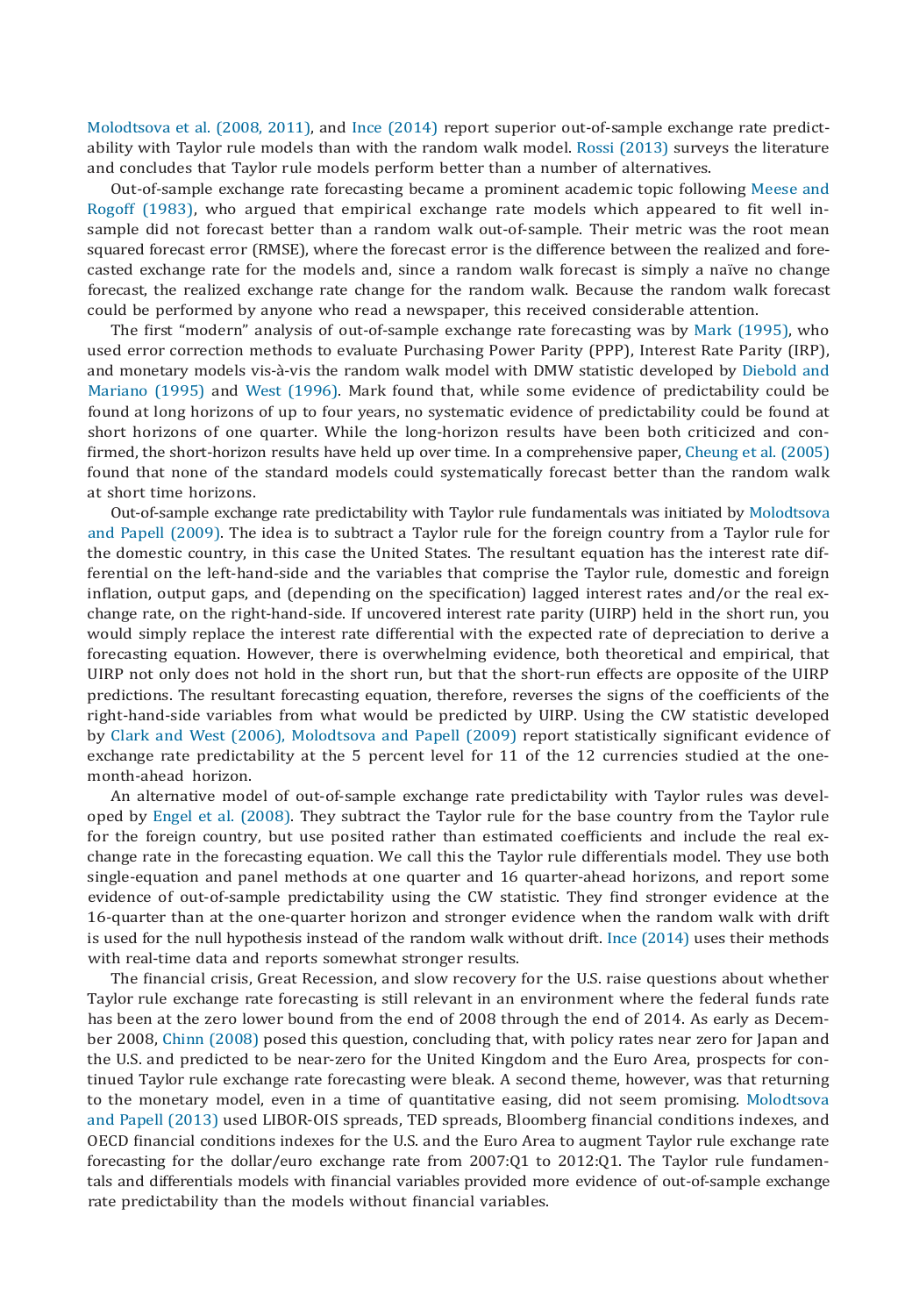The present study has two objectives. The first is to update the analysis in [Molodtsova](#page-25-8) and Papell [\(2009\)](#page-25-8) and see whether the results hold up when the data are extended through 2014. We investigate out-of-sample exchange rate predictability with Taylor rule models for U.S. dollar exchange rates for seven non-euro countries that were considered by [Molodtsova](#page-25-8) and Papell (2009), Australia, Canada, Denmark, Japan, Sweden, Switzerland, and the United Kingdom. Because we are interested in the recent period, we do not consider the Euro countries, France, Italy, Netherlands, and Portugal, but include the deutsche mark/euro exchange rate for Germany.

We estimate 20 specifications of the Taylor rule fundamentals model. Four classes of the model, with heterogeneous or homogenous coefficients on inflation and the output gap for the U.S. and the foreign country and the model with or without the real exchange rate, are estimated using five specifications. One of the models does not allow for interest rate smoothing and, therefore, does not include lagged interest rates. Among the four specifications with smoothing, two include the lagged interest rate differential and two include individual lagged interest rates. The second division is that two models with smoothing incorporate the federal funds rate for the U.S. and the other two models use a measure of the shadow federal funds rate, the policy rate adjusted to incorporate the effects of quantitative easing and forward guidance, from 2009 to 2014. All of the models include a constant.

Out-of-sample exchange rate predictability with Taylor rule fundamentals does not fall apart after the financial crisis. Overall, the models with heterogeneous coefficients provide substantially more evidence of predictability than the models with homogeneous coefficients. The models that do not include real exchange rate, which we call symmetric, provide more evidence of predictability than the models that include exchange rate targeting, which we call asymmetric. As in [Molodtsova](#page-25-8) and Papell [\(2009\),](#page-25-8) the Taylor rule fundamentals models that produce the strongest evidence of exchange rate predictability are the models with heterogeneous coefficients that include interest rate smoothing and don't include the real exchange rate. For that model with the five Taylor rule fundamentals specifications, the no predictability null of the random walk model without drift can be rejected in favor of the Taylor rule fundamentals model at the 1 percent level for 4 of the 8 countries for all specifications, at the 5 percent level for 3 additional countries for at least three specifications, and at the 10 percent level for the remaining country for three specifications out of five.

We find much less evidence of out-of-sample exchange rate predictability with the Taylor rule differentials model. We estimate 15 specifications, the original Taylor [\(1993\)](#page-25-12) rule, a modified Taylor rule with a higher output gap coefficient for both the U.S. and the foreign country, and a hybrid Taylor rule with a higher output gap coefficient only for the U.S., for each of the five models described above. The most successful results are for models with smoothing where individual lagged interest rates and the shadow federal funds rate were used. For this model, the no predictability null can be rejected for 4 of the 8 countries with the original and modified Taylor rules, and for 5 of the 8 countries with the hybrid Taylor rule model. The conventional exchange rate models fare even worse. The no predictability null can be rejected for 3 of the 8 countries with the interest rate model that incorporates the shadow federal funds rate, 2 out of 8 countries with the interest rate model that uses the money market rate, 2 out of 8 countries with the monetary model that assumes the coefficient on relative output equal to 0, 1 out of 8 countries with the monetary model that sets the coefficient on relative output equal to 1, and no countries with the PPP model.

The second objective of the paper is to investigate whether out-of-sample exchange rate predictability with Taylor rule fundamentals is stronger during the periods in which adherence to the Taylor rule is closer. This question arises because, since the Taylor rule fundamentals model includes the variables that enter in the Taylor rule, but does not constrain their coefficients, it is possible to find evidence of predictability that is unrelated to adherence to the Taylor rule. [Molodtsova](#page-25-8) and Papell (2009) addressed this by examining the coefficients on U.S. and foreign inflation in the forecasting regressions but, as shown by [Nikolsko-Rzhevskyy](#page-25-13) et al. (2015), there is not a one-to-one correspondence between the coefficient on inflation and adherence to the Taylor rule.

[Nikolsko-Rzhevskyy](#page-25-14) et al. (2014) estimate structural change models on Taylor rule deviations, the absolute value of the difference between the federal funds rate and the rate prescribed by the original Taylor rule, for the U.S. using real-time data, and identify periods of high and low deviations. Over the span of data for which we conduct out-of-sample exchange rate forecasts, 1985:M4–2000:M12 is a low deviations era and 2001:M1–2014:M12 is a high deviations era. We divide the sample between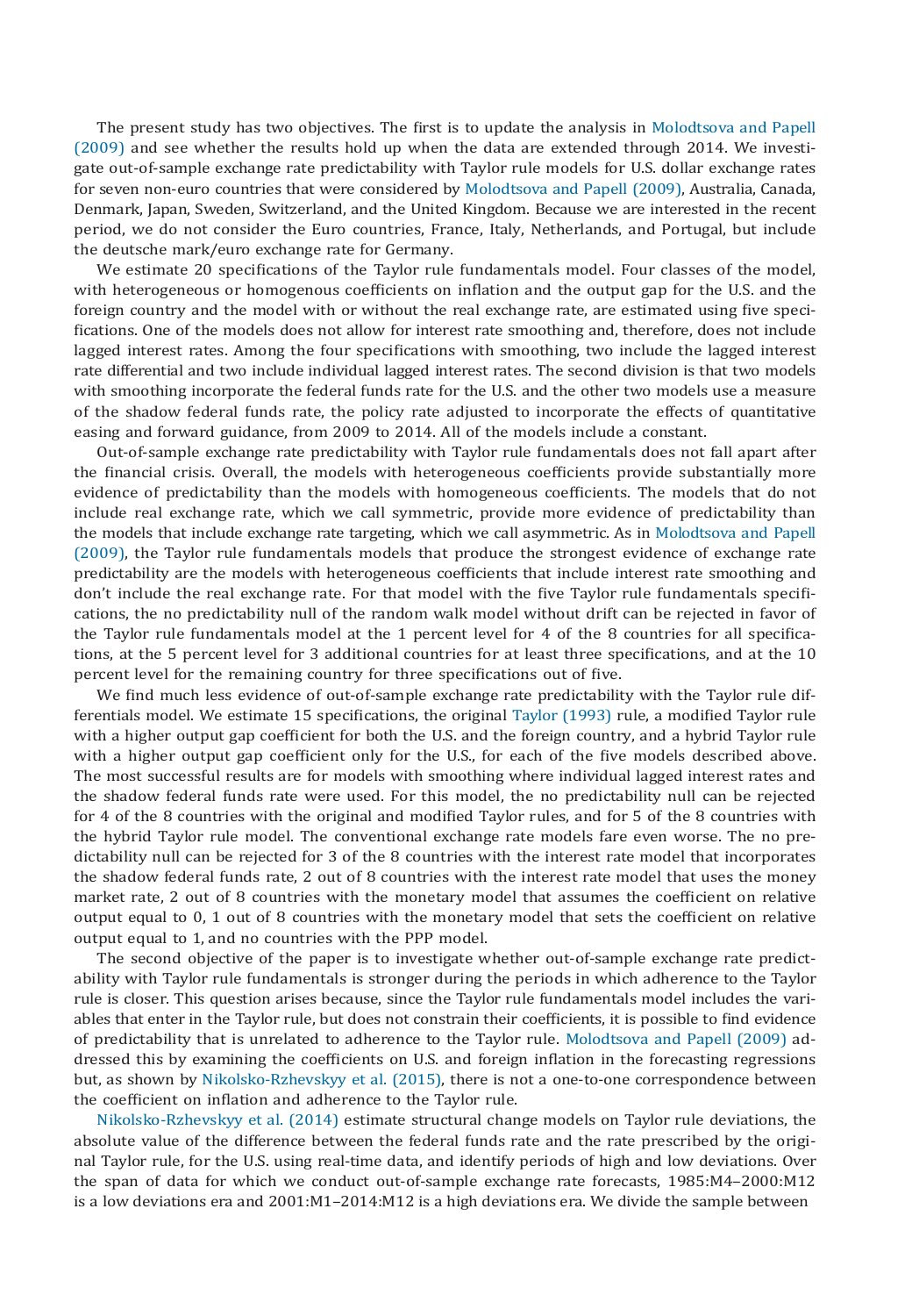high and low deviations periods, and calculate CW statistics for each period. The results are not supportive of the hypothesis that out-of-sample exchange rate predictability is related to adherence to the original Taylor rule, as the evidence against the no predictability null is stronger for the high deviations eras for four countries, mixed for three countries, and stronger for the low deviations era for one country.

We next consider modified Taylor rule deviations, the absolute value of the difference between the federal funds rate and the rate prescribed by the modified Taylor rule, which are also calculated by [Nikolsko-Rzhevskyy](#page-25-14) et al. (2014). Over the span of data for which we conduct out-of-sample exchange rate forecasts, 1985:M1–1999:M3 and 2006:M10–2014:M12 are low deviations eras and 1999:M4–2006:M9 is a high deviations era. The congruence between finding evidence of out-ofsample predictability and being in a low deviations era is much greater for the modified Taylor rule than for the original Taylor rule. The evidence against the no predictability null hypothesis is stronger for the low deviations eras for seven countries and mixed for one country. Among the models, the differential is larger for the smoothing models and somewhat larger for the models with the shadow federal funds rate.

Although the Taylor rule fundamentals model incorporates both U.S. and foreign variables, the high and low deviations eras used above are defined solely in terms of U.S. deviations. [Teryoshin](#page-25-15) (2014) uses the methods in [Nikolsko-Rzhevskyy](#page-25-14) et al. (2014) to calculate original and modified Taylor rule deviations for six countries in our sample: Australia, Canada, Japan, Sweden, Switzerland, and the United Kingdom. There is not much congruence between finding evidence of out-of-sample predictability and being in a low deviations era for either the original or the modified Taylor rule.

Monetary policy analysis using Taylor rules is typically conducted in terms of the Taylor principle that the nominal interest rate should increase by more than point-for-point when inflation rises so that the real interest rate increases. [Nikolsko-Rzhevskyy](#page-25-13) et al. (2015) estimate Taylor rules for the U.S. over monetary policy eras defined by several Taylor rule variants. Within our sample, the Taylor principle holds from 1983:M3 to 1999:M3 because the coefficient on inflation is significantly greater than one, the evidence is mixed from 1999:M4 to 2007:M6 because the coefficient on inflation is greater than one but not significant, and the Taylor principle fails to hold from 2007:M7 to 2014:M12 because the coefficient on inflation is less than one. Adherence to the Taylor principle, however, is not positively correlated with finding evidence of out-of-sample predictability, as the evidence of predictability is stronger during eras where the Taylor principle does not hold for four countries and stronger during eras where the Taylor principle holds for only one country.

The relation between Taylor rule deviations and out-of-sample exchange rate predictability closely follow Fed policy as articulated by Yellen [\(2012\).](#page-25-16) The strongest results are for deviations calculated from a modified Taylor rule with a specification incorporating interest rate smoothing that reflects quantitative easing and forward guidance. In contrast, strong results are not obtained from deviations calculated from the original Taylor rule and foreign Taylor rules, or from monetary policy eras based on adherence to the Taylor principle instead of the Taylor rule.

#### **2. Exchange rate forecasting models**

#### *2.1. Taylor rule fundamentals model*

We examine the linkage between the exchange rates and a set of fundamentals that arise when central banks set the interest rate according to the Taylor rule. Following Taylor [\(1993\),](#page-25-12) the monetary policy rule postulated to be followed by central banks can be specified as

<span id="page-4-0"></span>
$$
\overline{i_t} = \pi_t + \phi(\pi_t - \overline{\pi}) + \gamma y_t^g + \overline{r}
$$
\n<sup>(1)</sup>

level of inflation,  $y_t^g$  is the output gap, or percent deviation of actual real GDP from an estimate of its where  $\bar{i}_t$  is the target for the short-term nominal interest rate,  $\pi_i$  is the inflation rate,  $\pi$ <sup>-</sup> is the target potential level, and  $\bar{r}$  is the equilibrium level of the real interest rate. It is assumed that the target for the short-term nominal interest rate is achieved within the period so there is no distinction between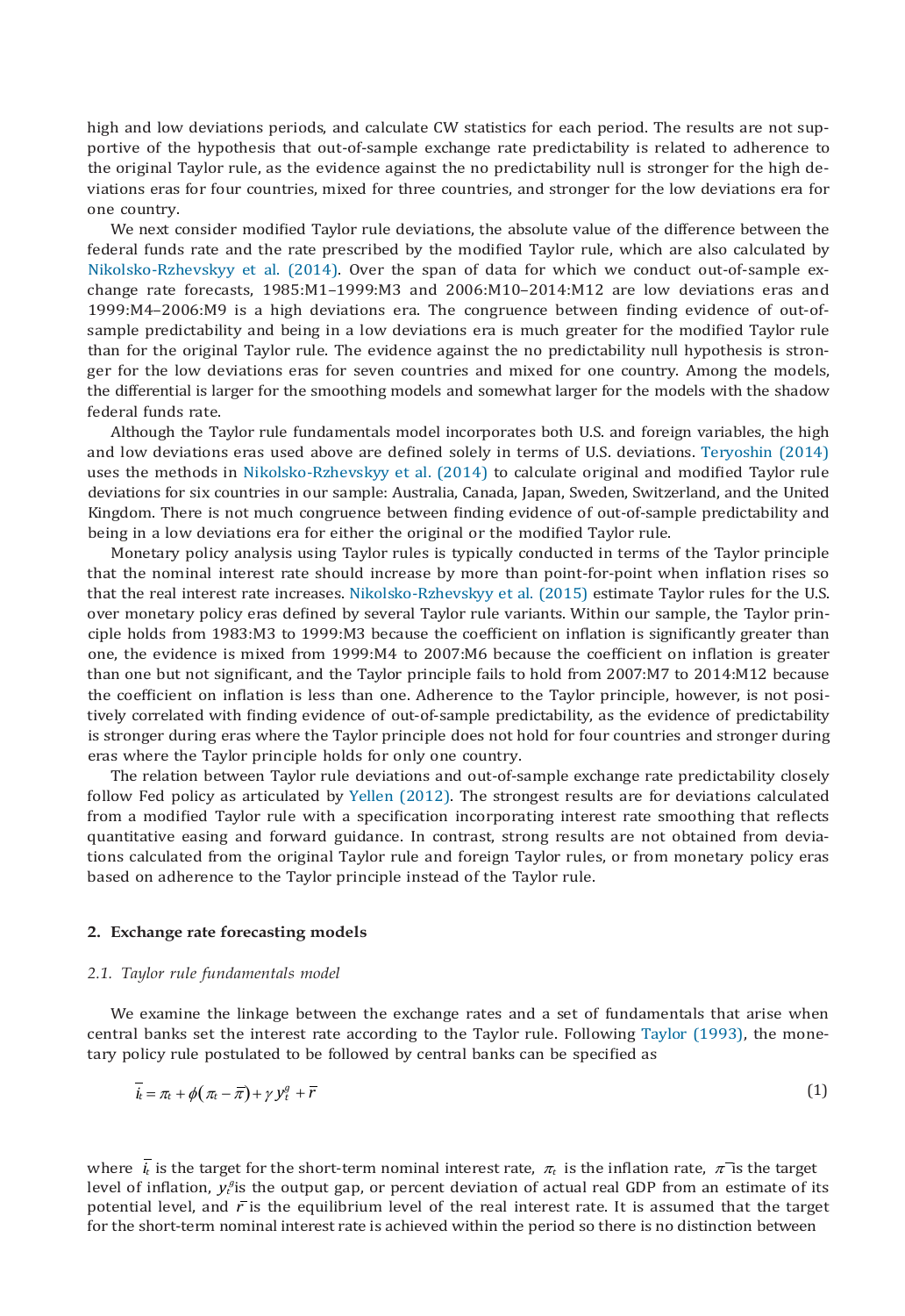the actual and target nominal interest rate.

According to the Taylor rule, the central bank raises the target for the short-term nominal interest rate if inflation rises above its desired level and/or output is above potential output. The target level of inflation is positive because it is generally believed that deflation is much worse for an economy than low inflation. Taylor assumed that the output and inflation gaps enter the central bank's reaction function with equal weights of 0.5 and that the equilibrium level of the real interest rate and the inflation target were both equal to 2 percent.

The parameters  $\bar{\pi}$  and  $\bar{r}$  in equation [\(1\)](#page-4-0) can be combined into one constant term  $\mu = \bar{r} - \phi \bar{\pi}$ , which leads to the following equation,

$$
\overline{i_t} = \mu + \lambda \pi_t + \gamma y_t^g \tag{2}
$$

where  $\lambda = 1 + \phi$ . Because  $\lambda > 1$ , the real interest rate is increased when inflation rises and so the Taylor principle is satisfied.

Following Clarida et al. [\(1998\),](#page-25-17) it has become common practice to specify variants of the Taylor rule that allow for the possibility that the interest rate adjusts gradually to achieve its target level and/ or include the real exchange rate in addition to inflation and the output gap. The rationale for including the real exchange rate is that the central bank sets the target level of the exchange rate to make PPP hold and increases (decreases) the nominal interest rate if the exchange rate depreciates (appreciates) from its PPP value. We assume that the actual observable interest rate  $i_t$  partially adjusts to the target as follows:

$$
i_t = (1 - \rho)\overline{i_t} + \rho i_{t-1} + v_t \tag{3}
$$

Substituting (2) into (3) gives the following equation,

−

$$
i_t = (1 - \rho) \left( \mu + \lambda \pi_t + \gamma y_{\psi} + \delta q_t \right) + \rho i_{t+1} + v_t \tag{4}
$$

where  $q_t$  is the real exchange rate.

<span id="page-5-0"></span>To derive the Taylor-rule-based forecasting equation, we construct the interest rate differential by subtracting the interest rate reaction function for the foreign country from that for the U.S.:

$$
i_{t} - i_{t}^{*} = \alpha + \alpha_{u\pi}\pi_{t} - \alpha_{f\pi}\pi_{t}^{*} + \alpha_{uy}y_{t}^{g} - \alpha_{fy}y_{t}^{g^{*}} - \alpha_{q}q_{t}^{*} + \rho_{u}i_{t-1} - \rho_{f}i_{t-1}^{*}
$$
\n(5)

where \* denotes foreign variables, and *u* and *f* are coefficients for the United States and the foreign country. Although equation [\(5\)](#page-5-0) only includes the real exchange rate in the Taylor rule for the foreign country, this specification would be unchanged if the U.S. also had an exchange rate target in its interest rate reaction functio[n.](#page-6-0)<sup>1</sup>

The relation between interest rate differentials and subsequent exchange rate movements has been extensively investigated. Eichenbaum and Evans [\(1995\), Faust](#page-25-18) and Rogers (2003), and [Scholl](#page-25-19) and Uhlig [\(2008\)](#page-25-19) conduct empirical research on the forward premium and delayed overshooting puzzles while Gourinchas [and Tornell](#page-25-20) (2004) and [Bacchetta](#page-25-21) and van Wincoop (2010) show that an increase in the interest rate can cause sustained exchange rate appreciation if investors either systematically underestimate the persistence of interest rate shocks or make infrequent portfolio decisions. Based on this research, we postulate the following exchange rate forecasting equation<sup>[2](#page-6-0)</sup>:

$$
\otimes e_{t+1} = \omega - \omega_{u\pi}\pi_t + \omega_{f\pi}\pi_t^* - \omega_{uy}^y y_t + \omega_q q_t^* - \omega_{ui}i_{t-1} + \omega_{fl}i_{t-1}^* + \eta_t
$$
\n
$$
\omega_{fv}y_t
$$
\n(6)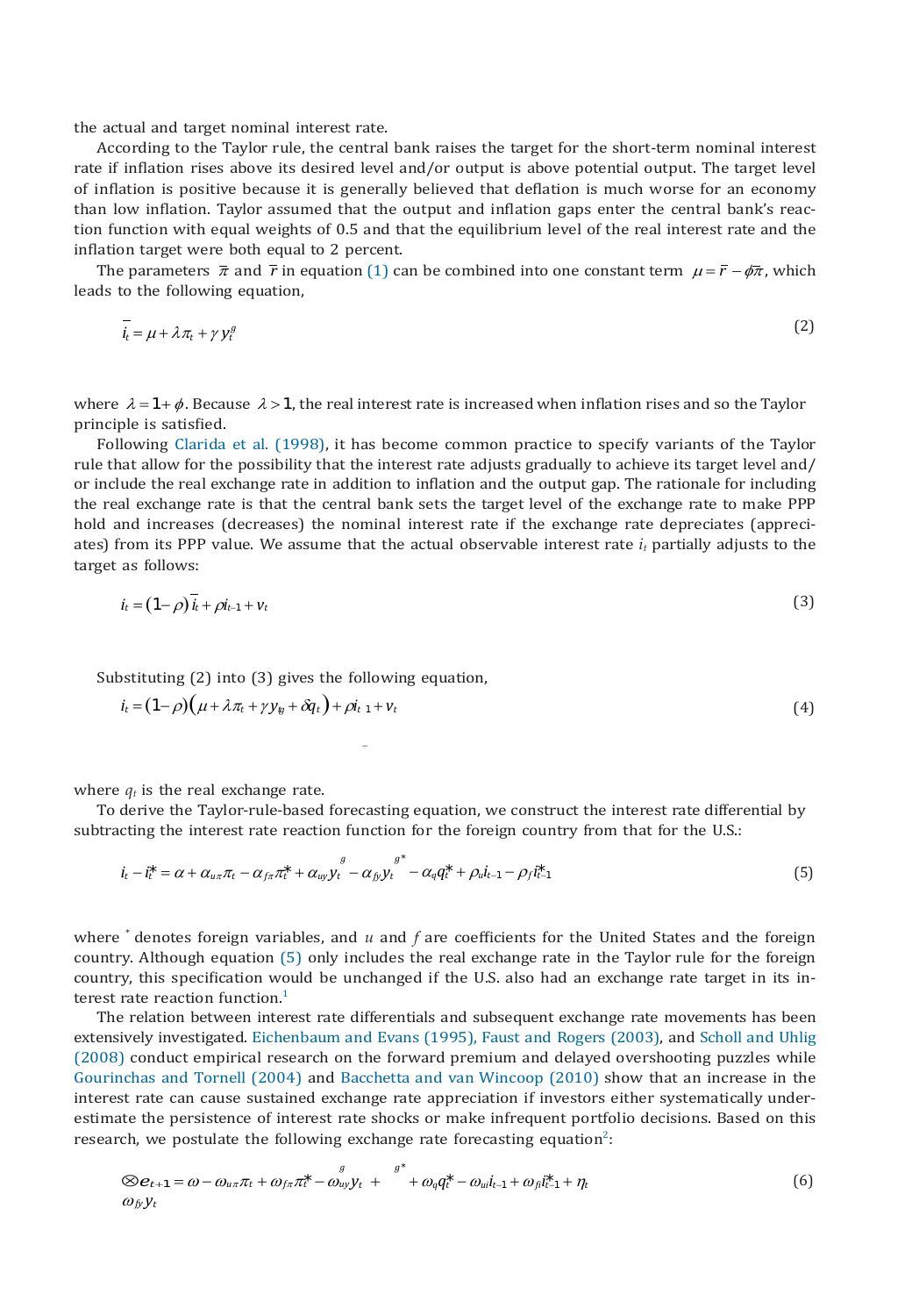<span id="page-6-0"></span> $1$  This was shown by Engel and West [\(2005\).](#page-25-22)

 $2\,$  A more extensive discussion can be found in [Molodtsova and Papell](#page-25-8) (2009).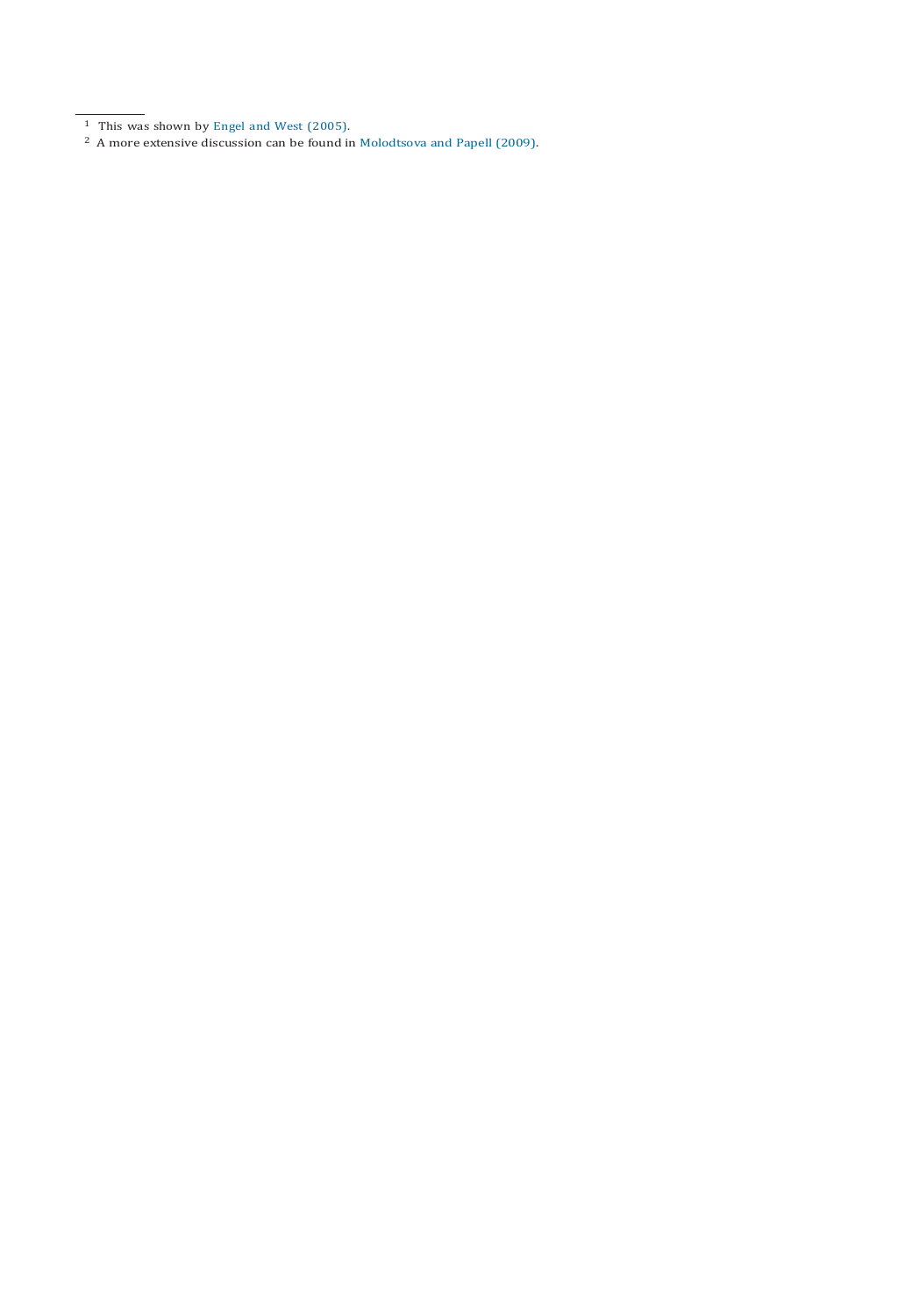The variable  $e<sub>i</sub>$  is the log of the U.S. dollar nominal exchange rate determined as the domestic price of foreign currency, so that an increase in  $e_t$  is a depreciation of the dollar. The reversal of the signs of the coefficients between (5) and (6) reflects the presumption that anything that causes the Fed and/ or other central banks to raise the U.S. interest rate relative to the foreign interest rate will cause the dollar to appreciate (a decrease in  $e_t$ ). Since we do not know by how much a change in the interest rate differential will cause the exchange rate to adjust, we do not have a link between the magnitudes of the coefficients in (5) and (6).

#### *2.2. Taylorrule differentialsmodel*

Engel et al. [\(2008,](#page-25-0) 2015) propose an alternative Taylor rule based model, which we call the Taylor rule differentials model to differentiate it from both the interest rate differentials model and the Taylor rule fundamentals model. The difference between the Taylor rule differentials and fundamentals models is that the former posits, rather than estimates, the coefficients for the Taylor rule. Using Taylor's original coefficients and subtracting the interest rate reaction function for the foreign country from that for the U.S., we obtain implied interest rate differentials,

$$
i_t - i_t^* = \alpha + 1.5(\pi_t - \pi_t^*) + 0.5(y_t^g - y^{g^*})
$$
\n(7)

where  $\alpha$  is a constant.<sup>3</sup>

The implied interest rate differential can be used to construct an exchange rate forecasting equation,

*t*

$$
\otimes e_{t+1} = \omega - \omega_i (1.5(\pi_t - \pi_t^*) + 0.5(y_t - y_t))
$$
\n
$$
+ \varepsilon_t \tag{8}
$$

where, as in the Taylor rule fundamentals model, the signs of the coefficients are assumed to switch and we do not have a link between the magnitudes of the coefficients in (7) and (8).

[Rudebusch](#page-25-23) (2010) and Yellen [\(2012\)](#page-25-16) argue that the appropriate output gap coefficient in the Taylor rule for the U.S. should be double the coefficient in Taylor's original rule. While there has been an active policy debate on the normative question of whether prescribed Taylor rule interest rates should be calculated using Taylor's original specification or with larger coefficients, it is clear that the latter provide a better fit for Fed policy in the 2000s. To differentiate this rule from the original Taylor rule, we call it the modified Taylor rule and incorporate the higher output gap coefficient in the forecasting equation,

$$
\otimes e_{t+1} = \omega - \omega_i (1.5(\pi_t - \pi_t^*) + 1.0(y_t - y_t)) + \nu_t
$$
\n(9)

Since the same argument has not typically been made for the other countries in our sample, we also estimate a hybrid Taylor rule differentials model with a coefficient of 1.0 on the U.S. output gap and 0.5 on foreign output gap,

$$
\otimes e_{t+1} = \omega - \omega_i (1.5(\pi_t - \pi_t^*) + 1.0 y_t - 0.5 y_t)
$$
\n
$$
+ \omega_t \tag{10}
$$

The forecasting equations for the Taylor rule fundamentals and differentials models include a constant term. The absence of a constant would require the equilibrium real interest rates, target inflation, and the coefficients on inflation to be identical in the two countries. Since there is no empirical evidence to support this for the countries in our sample, we include a constant in all Taylor rule specification[s.](#page-7-1)<sup>4</sup>

<span id="page-7-0"></span><sup>3</sup> [Engel](#page-25-0) et al. (2008) use single equation and panel models with coefficients of 2.0 on inflation, 0.5 on the output gap, and 0.1 on the real exchange rate. Engel et al. [\(2015\)](#page-25-24) use panel models that incorporate exchange rate factors with Taylor's original coefficients.

<span id="page-7-1"></span><sup>4</sup> Taylor rule fundamentals models without a constant produced much less evidence of predictability than the models with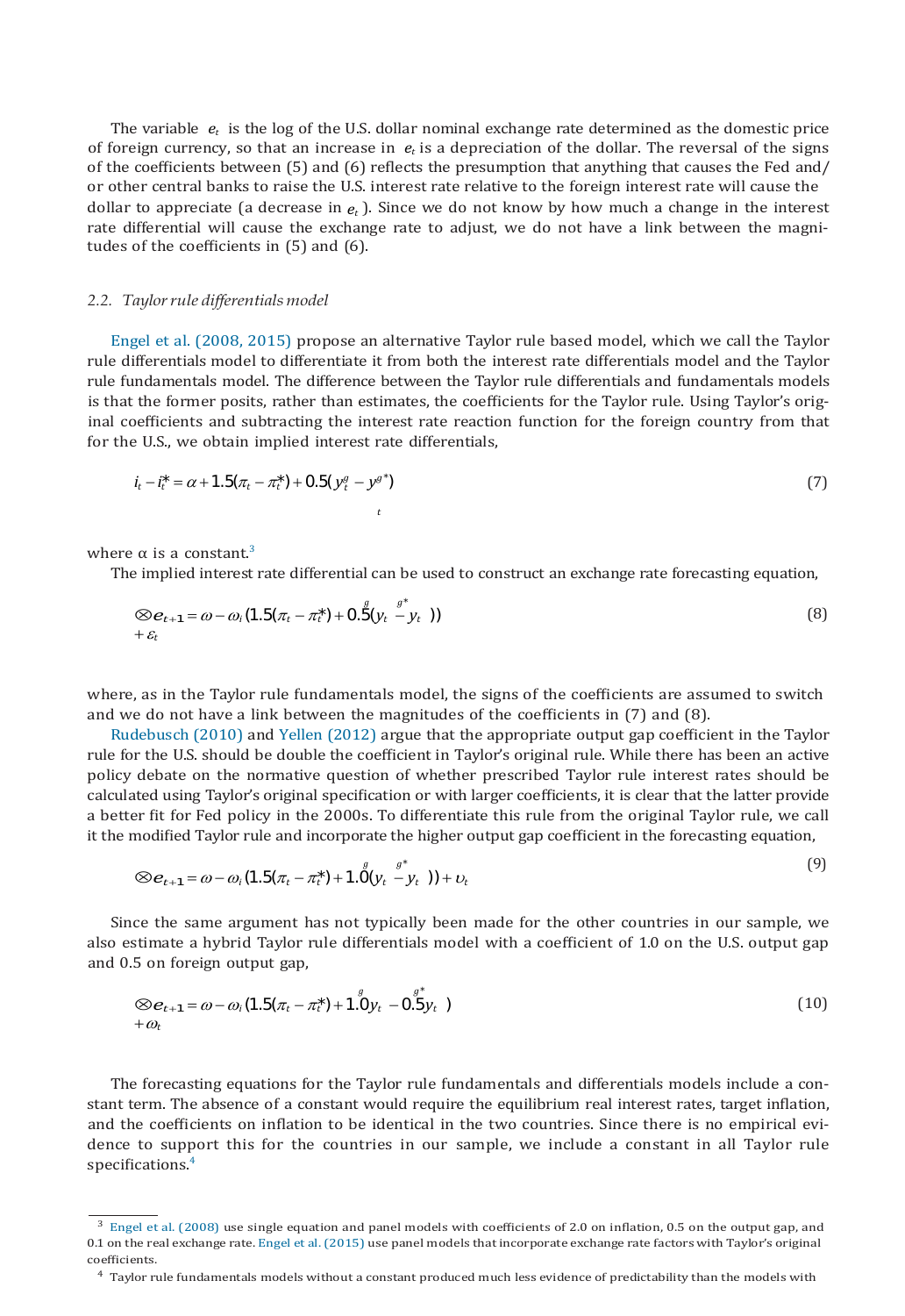a constant in [Molodtsova and Papell](#page-25-8) (2009).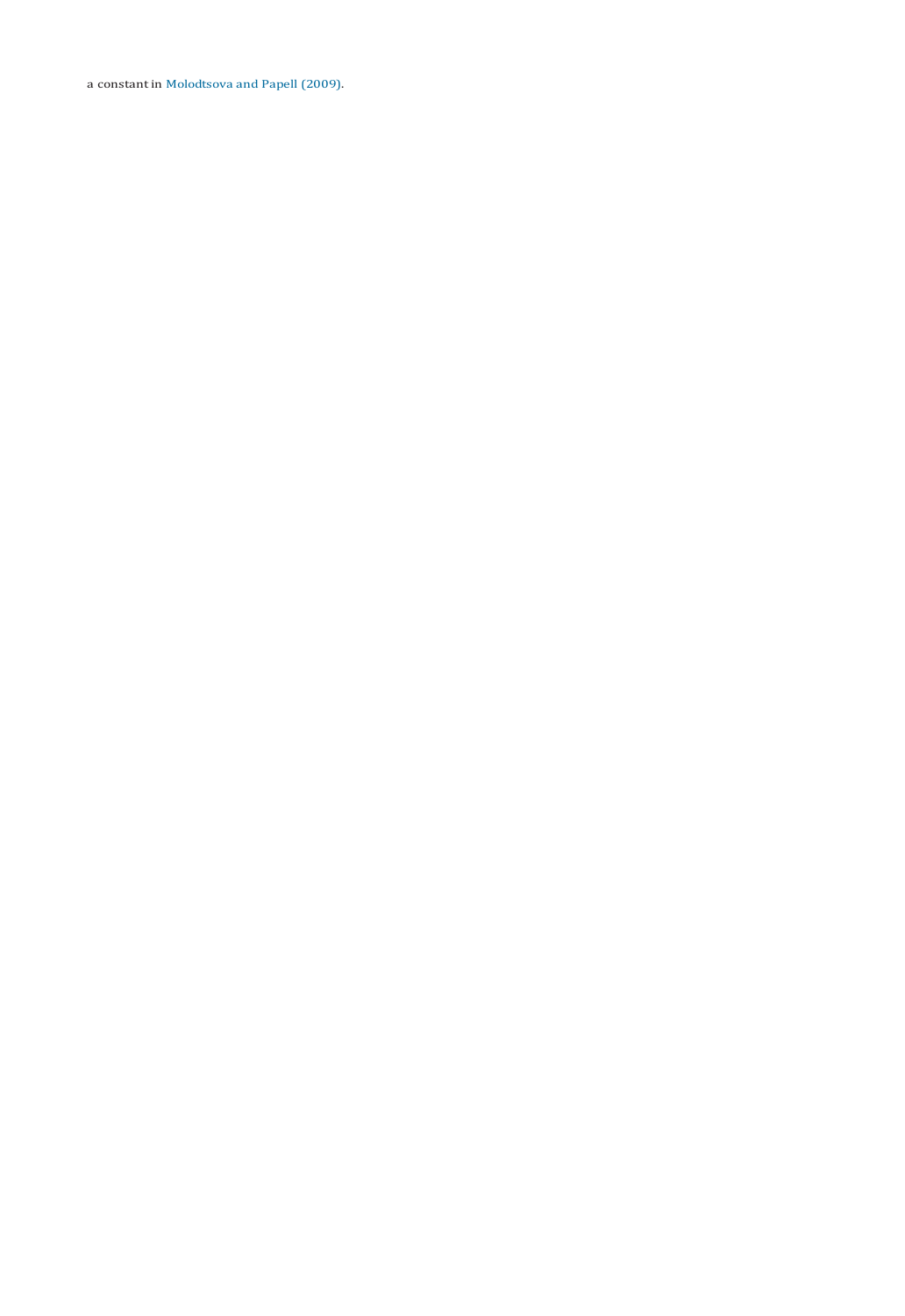We postulate the following exchange rate forecasting equation,

$$
\otimes e_{t+1} = \omega - \omega_i (i_t - i_t^*) + \xi_t \tag{11}
$$

where  $e_t$  is the exchange rate,  $i_t$  is the domestic interest rate,  $i_t^*$  is the foreign interest rate, and an increase in the domestic interest rate relative to the foreign interest rate produces forecasted exchange rate appreciation. This is not consistent with uncovered interest rate parity (UIRP), where the coefficient on the interest rate differential would equal one, but it is consistent with the carry trade literature and with the empirical evidence in Chinn [\(2006\),](#page-25-25) who shows that, while UIRP may hold in the long-run, it clearly does not hold in periods of less than one year. This is the exchange rate forecasting equation used by Clark [and West \(2006\).](#page-25-9) While they did not specify a sign for *ωi*, their successful results were consistent with a negative coefficient.

## *2.4. Monetary and purchasing power parity fundamentals models*

Following Mark [\(1995\),](#page-25-4) the most widely used approach to evaluating exchange rate models out of sample is to represent a change in (the logarithm of) the nominal exchange rate as a function of its deviation from its fundamental value. Thus, the one-period-ahead change in the log exchange rate can be modeled as a function of its current deviation from its fundamental value.

$$
\otimes e_{t+1} = \omega + \omega_z z_t + v_t, \tag{12}
$$

where

 $z_t = f_t - e_t$ 

and  $f<sub>i</sub>$  is the long-run equilibrium level of the nominal exchange rate determined by macroeconomic fundamentals.

The monetary fundamentals model specifies exchange rate behavior in terms of relative demand for and supply of money in the two countries. Assuming purchasing power parity, UIRP, and no rational speculative bubbles, the fundamental value of the exchange rate can be derived.

$$
f_t = (m_t - m_t^*) - k(y_t - y_t^*)
$$
\n<sup>(13)</sup>

where  $m_t$  and  $y_t$  are the logs of money supply and income in period  $t_i$ ; asterisks denote foreign country variables. We construct the monetary fundamentals with a fixed value of the income elasticity, *k*, which can equal to 0 or 1. We substitute the monetary fundamentals (13) into (12), and use the resultant equation for forecasting.

The Purchasing Power Parity (PPP) fundamentals model postulates that the exchange rate will adjust over time to eliminate deviations from long-run PPP. Under PPP fundamentals,

$$
f_t = (p_t - p_t^*)
$$
\n<sup>(14)</sup>

where  $p_t$  is the log of the national price level. We substitute the PPP fundamentals (14) into (12), and use the resultant equation for forecasting.

#### **3. Forecasting and predictability**

When Meese [and Rogoff](#page-25-3) (1983) wrote their paper, the statistical methodology for evaluating whether a smaller RMSE was significantly different from a larger RMSE did not exist. They recognized this, reported that the RMSEs from the models were almost all larger than the RMSEs from the random walk,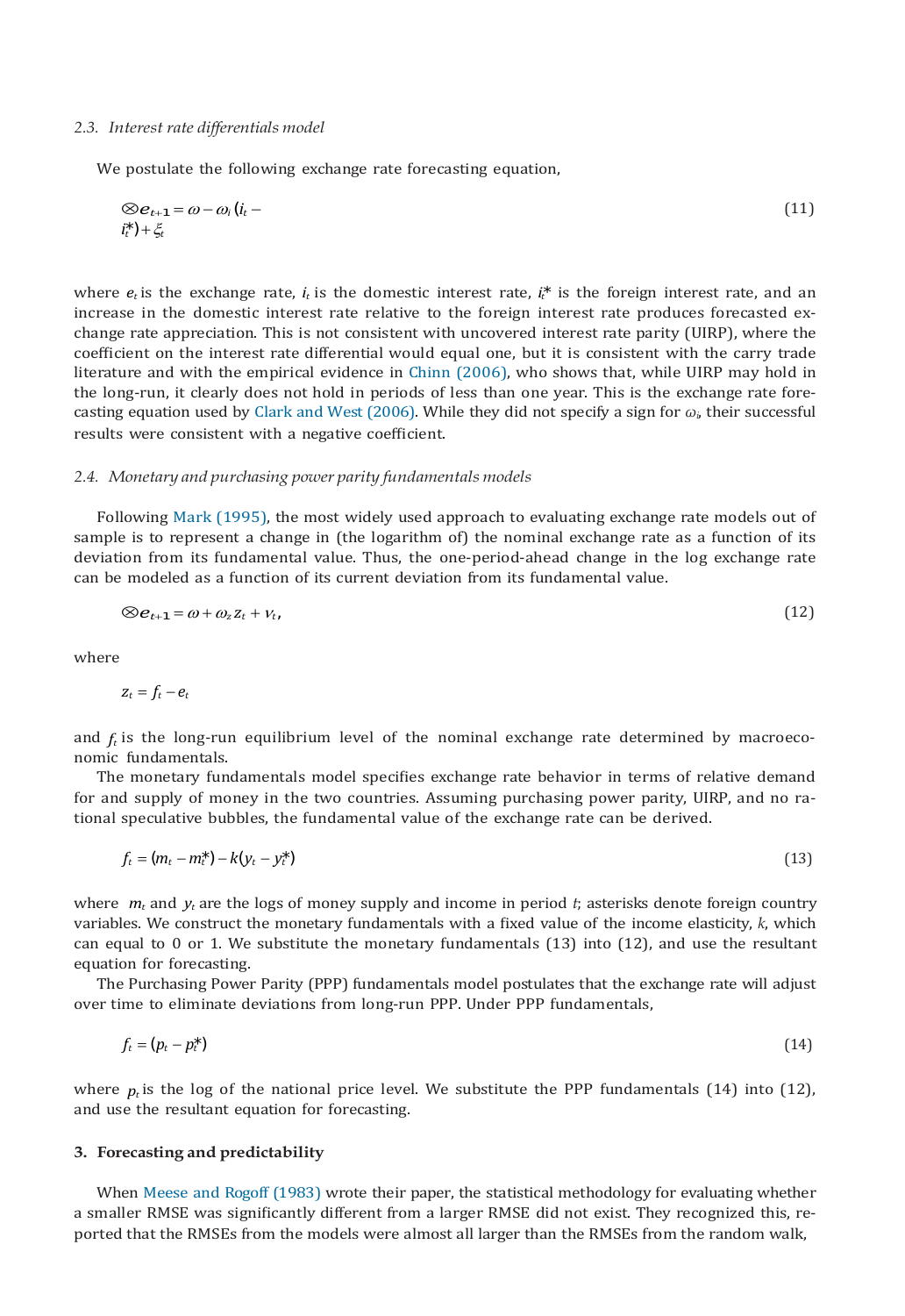and stated that, while they could conclude that the forecasts from the models were not superior to those from the random walk, they could not conclude that the forecasts from the random walk were superior to those from the models. It was not until more than a decade later that Diebold and [Mariano](#page-25-5) [\(1995\)](#page-25-5) and West [\(1996\)](#page-25-6) developed the methodology, known jointly as the DMW statistic, to evaluate the significance of the difference between larger and smaller RMSEs.

An important issue with the applicability of DMW tests to out-of-sample exchange rate forecasting is that they are only applicable to non-nested models where the variables in one model are not a subset of the variables in the other model. Since the random walk model contains no right-handside variables, it is nested in all linear models. What exacerbates the problem is that, if the null hypothesis is correct and the exchange rate is a random walk, estimates of linear models with (extraneous) righthand-side variables will be expected to have higher RMSEs than the random walk model. Since the RMSEs should be equal under the null, this produces undersized tests which will not reject often enough. The magnitude of the problem was documented by [McCracken](#page-25-26) (2007), who showed that using standard normal critical values for the DMW statistic results in tests with nominal size of 0.10 generally having actual size of less than 0.02.

Clark and West [\(2006\)](#page-25-9) propose an adjustment to the DMW statistic, called the CW statistic, which adjusts the DMW statistic to achieve correct size with standard normal critical values when the two models are nested. With the DMW test, the null hypothesis is that the two models have the same RMSE, while the alternative hypothesis is that the RMSE of the linear model is smaller than the RMSE of the random walk model. With the CW test, the null hypothesis is that the regression coefficients in the linear model equal zero so that the exchange rate follows a random walk, while the alternative hypothesis is that the regression coefficients are different from zero so that the exchange rate can be described by a linear model. It is possible, therefore, to reject the random walk null in favor of the linear model even if the RMSE is smaller for the random walk than for the linear model. That is why these methods are tests of predictability, not of forecasting ability, as they are not minimum RMSE test[s.](#page-10-0) <sup>5</sup> The CW statistic has become the standard method to test exchange rate models out-ofsample, and was used by Engel et al. [\(2008,](#page-25-0) 2015) and [Molodtsova](#page-25-8) and Papell (2009, 2013).

In addition to the CW statistic, we use the nonparametric test developed by Pesaran and [Timmerman](#page-25-27) [\(1992\)](#page-25-27) to evaluate the directional accuracy of the models. The test statistic is based on the proportion of times that the direction of change in the exchange rate is correctly forecasted. Under the null, actual and predicted values of the exchange rate change are independently distributed of each other, so that the model has no ability to predict the sign of actual values. The two-sided Pesaran and Timmerman (PT, henceforth) test statistic converges to standard normal distribution under the null hypothesis.

#### **4. Out-of-sample exchange rate predictability**

The models are estimated using monthly data from March 1973 through December 2014 for seven non-euro countries that were considered by [Molodtsova](#page-25-8) and Papell (2009): Australia, Canada, Denmark, Japan, Sweden, Switzerland, and the United Kingdom, as well as German[y.6](#page-10-0) Our choice of countries is dictated by our intention to examine exchange rate behavior for major currencies over the recent period. The exchange rate is defined as the domestic currency (U.S. dollar) price of a unit of foreign currency, so that an increase in the exchange rate is a depreciation of the dollar.

#### *4.1. Data*

The primary source of data is the IMF's *International Financial Statistics* (IFS) database. We update the data in [Molodtsova](#page-25-8) and Papell (2009) until December 2014, preserving the same variable definitions. The price level in the country is measured by consumer price index (IFS line 64). The inflation

<span id="page-10-0"></span><sup>5</sup> Rogoff and [Stavrakeva](#page-25-28) (2008) criticize the use of CW tests because they are not minimum RMSE tests.

 $6$  Some of the models are estimated using shorter time spans of data because of data unavailability. The footnotes for the tables list these exceptions.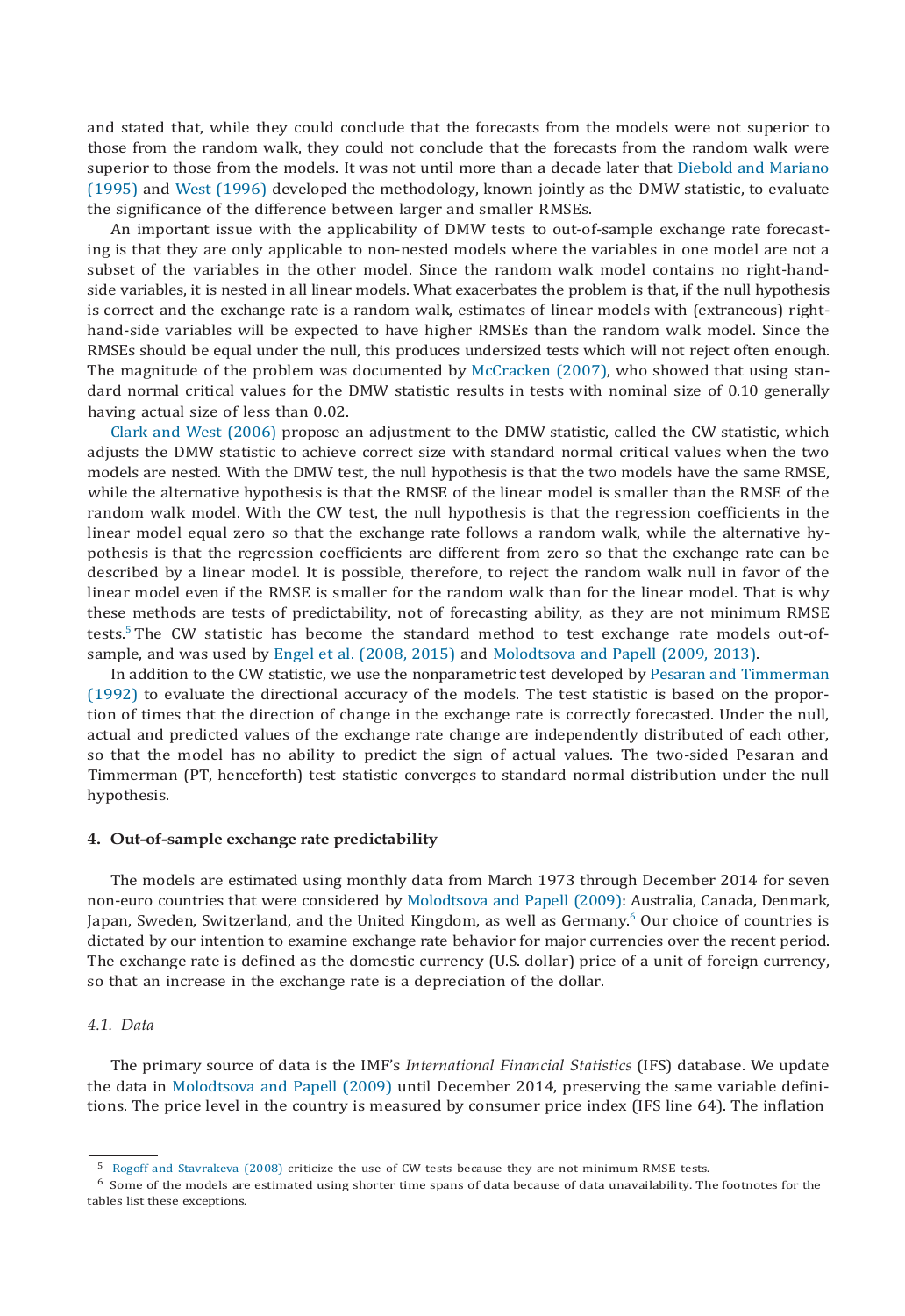rate is the annual inflation rate, measured as the 12-month percentage difference of the CPI. We use seasonally adjusted industrial production index as a measure of a country's economic activity. We use M1 to measure the money supply for all countries, except the U.K. for which M0 is used because M1 data are unavailable.

The output gap is estimated as a percentage deviation of actual output from a quadratic time trend. To mimic the real-time forecasting environment as closely as possible when real-time data are unavailable, we use quasi-real-time output gap estimation, where only the data points up to period *t-1* are used to construct the trend for a given period *t*. [Orphanides](#page-25-29) and van Norden (2002) find that the correlations between real-time and revised output gap estimates are low while the correlations between real-time and quasi-real-time output gap estimates are high for the U.S. Ince [and Papell](#page-25-30) (2013) extend their findings for the U.S. to 9 additional OECD countries, 6 of which are included in our sample. These results suggest that most of the difference between real-time and revised output gap estimates comes from using ex-post data to estimate the trend, not from the revisions themselves, and reliable output gap estimates can be constructed with quasi-real-time data when real-time data are unavailable.

We use the money market rate (IFS line 60B) as a measure of the short-term interest rate that the central bank sets every period. The money market rate for the U.S. is the federal funds rate (FFR). Alternatively, we replace the FFR for the U.S. with the Wu and Xia [\(2016\)](#page-25-31) shadow FFR after 2009:M[1.7](#page-11-0) The shadow rate is a better measure of the policy interest rate when the FFR is constrained by a zero lower bound. The shadow rates are calculated using a nonlinear term structure model and are consistently negative from July 2009 onward.<sup>8</sup> The exchange rates are end-of-month nominal exchange rates from the Federal Reserve Bank of Saint Louis database. The exchange rate for Germany after 1998 is replaced with a synthetic Deutsche mark/dollar rate, which is calculated, as in Engel et al. [\(2008\)](#page-25-0) and Ince [\(2014\),](#page-25-1) using the rate of depreciation of the dollar/Euro rate.

#### *4.2. Forecasts*

We evaluate one-month-ahead exchange rate forecasts with Taylor rule fundamentals and Taylor rule differentials. For the purpose of comparison, we also evaluate the out-of-sample performance of the interest rate differentials, monetary, and PPP models. We use data over the period of March 1973– February 1983 for estimation and reserve the remaining data for out-of-sample forecasting exercise. To evaluate the out-of-sample performance of the models, we estimate them by OLS in rolling regressions with a 120-month window, construct 381 forecasts, and calculate the CW statistics to tests for equal predictive ability between the driftless random walk and the alternative linear model.

#### *4.3. Taylor rule fundamentals*

We estimate 20 specifications of the Taylor rule fundamentals model with a constant, with heterogeneous or homogenous coefficients on inflation and the output gap for the U.S. and the foreign country, and with or without the real exchange rate. [Table 1](#page-12-0) reports the results for 1-month-ahead forecasts of exchange rates using symmetric Taylor rule fundamentals with homogenous (Panel A) and heterogeneous coefficients (Panel B). For each class of models, we estimate five specifications of the Taylor rule fundamentals model. Column 1 of [Table 1](#page-12-0) reports the CW statistics for the model with no smoothing. Columns 2 and 4 include lagged interest rates differential in addition to the U.S. and foreign inflation and output gaps, and Columns 3 and 5 include individual lagged interest rates. Columns 2

<span id="page-11-0"></span> $7$  Although shadow interest rates for other countries do not exist, the interest rates for some foreign countries in our sample also reached the lower bound during the financial crisis. For all countries, the interest rates declined significantly after August 2008. However, they did not decline all the way to zero and/or did not stay low for all countries. For example, the interest rates for Australia and Norway were never close to zero. For all other countries, the interest rates declined almost to zero for a period of time. For Canada and Sweden, the interest rates stayed close to zero only from May 2009 to August 2010. For Japan and Switzerland, the interest rates stayed close to zero since 2008. They stayed low for the Euro Area as well, with a brief period of increase in mid-2011. For the U.K., the interest rates declined around May 2009 and stayed low since then (around 0.4–0.5).

<span id="page-11-1"></span><sup>&</sup>lt;sup>8</sup> [Wu and](#page-25-31) Xia (2016) shadow rate can be accessed at https://www.frbatlanta.org/cqer/researchcq/shadow rate.aspx.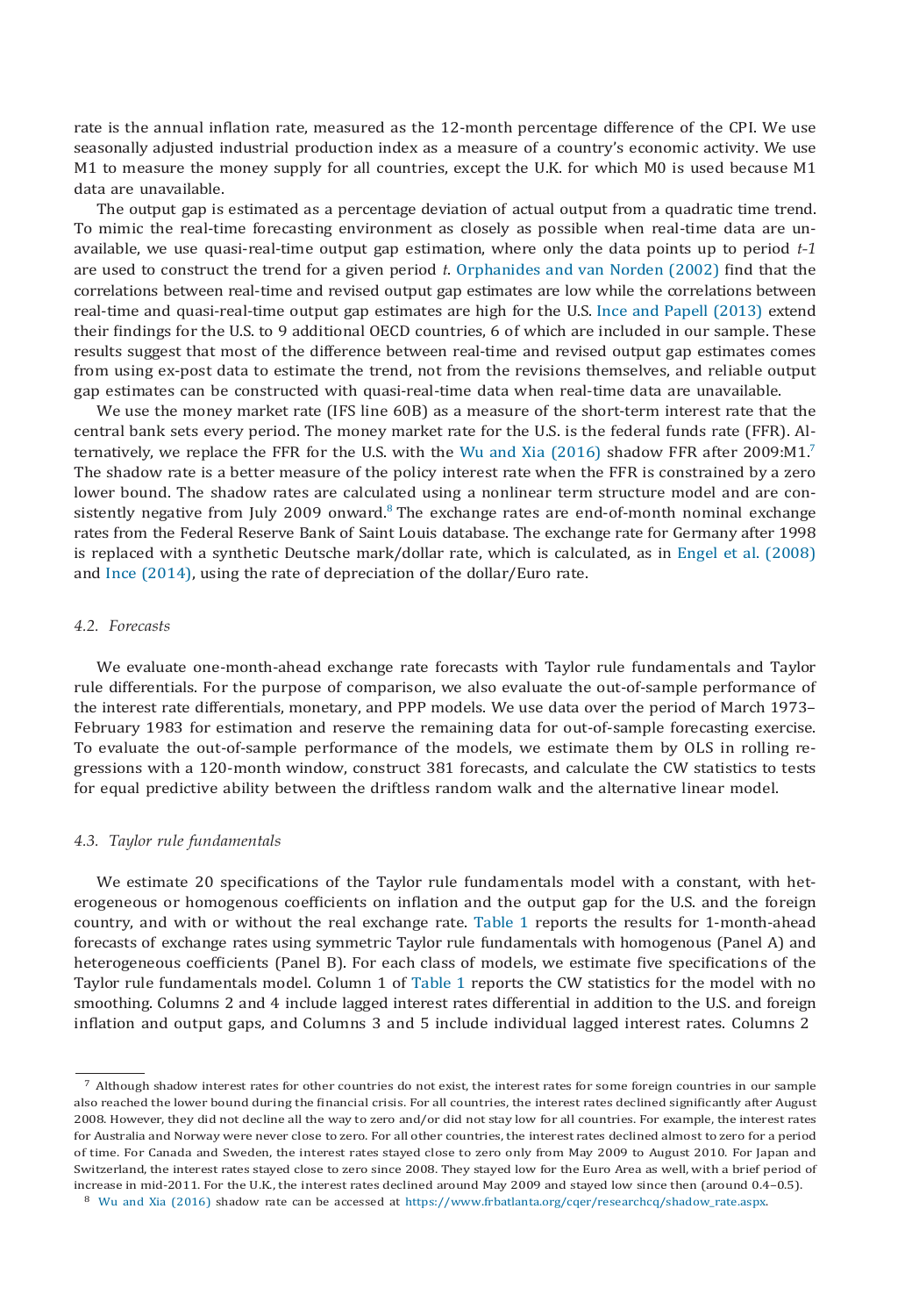<span id="page-12-1"></span><span id="page-12-0"></span>

| Table 1                                   |  |
|-------------------------------------------|--|
| Symmetric Taylor rule fundamentals model. |  |

| Country                       | No smoothing | Smoothing<br>differential FFR | Smoothing<br>individual FFR | Smoothing differential<br>shadow FFR | Smoothing individual<br>shadow FFR |  |  |  |  |
|-------------------------------|--------------|-------------------------------|-----------------------------|--------------------------------------|------------------------------------|--|--|--|--|
|                               |              |                               |                             |                                      |                                    |  |  |  |  |
| A. Homogenous coefficients    |              |                               |                             |                                      |                                    |  |  |  |  |
| Australia                     | 0.055        | 0.344                         | $1.874**$                   | 0.510                                | $1.894**$                          |  |  |  |  |
| Canada                        | $2.427***$   | $3.544***$                    | $3.126***$                  | $3.518***$                           | $3.167***$                         |  |  |  |  |
| Denmark                       | $-0.516$     | 0.022                         | 0.576                       | 0.469                                | 0.982                              |  |  |  |  |
| Germany                       | $2.173**$    | $1.341*$                      | $2.172**$                   | $2.106**$                            | $2.652***$                         |  |  |  |  |
| Japan                         | $1.611*$     | $2.591***$                    | $2.440***$                  | $2.252**$                            | $2.391***$                         |  |  |  |  |
| Sweden                        | 1.217        | $-0.385$                      | 0.799                       | $-0.210$                             | 0.982                              |  |  |  |  |
| Switzerland                   | $1.554*$     | $1.795**$                     | $1.716**$                   | $1.684**$                            | $1.612*$                           |  |  |  |  |
| U.K.                          | 0.342        | 0.322                         | 1.097                       | 0.800                                | $1.409*$                           |  |  |  |  |
| B. Heterogeneous coefficients |              |                               |                             |                                      |                                    |  |  |  |  |
| Australia                     | $3.250***$   | $3.281***$                    | $3.213***$                  | $3.166***$                           | $3.051***$                         |  |  |  |  |
| Canada                        | $2.892***$   | $3.627***$                    | $3.610***$                  | $3.294***$                           | $3.293***$                         |  |  |  |  |
| Denmark                       | $1.349*$     | 1.233                         | $1.321*$                    | $1.299*$                             | 0.928                              |  |  |  |  |
| Germany                       | $2.152**$    | $1.423*$                      | $2.120**$                   | $1.809**$                            | $2.251**$                          |  |  |  |  |
| Japan                         | 0.392        | $2.308**$                     | $2.492***$                  | $1.631*$                             | $2.353***$                         |  |  |  |  |
| Sweden                        | 3.968***     | $3.236***$                    | 2.906***                    | 3.381***                             | $2.944***$                         |  |  |  |  |
| Switzerland                   | $1.878**$    | $1.733**$                     | $1.991**$                   | $1.501*$                             | $1.659**$                          |  |  |  |  |
| U.K.                          | $2.384***$   | $2.834***$                    | $3.071***$                  | $3.106***$                           | $3.200***$                         |  |  |  |  |

Notes to [Tables 1–3:](#page-13-0) The tables report CW statistics for the 1-month-ahead tests of equal predictive ability between the null of a driftless random walk and the alternative of a linear model with Taylor rule fundamentals (Tables 1 and [2\)](#page-13-0) and Taylor rule differentials [\(Table 3\)](#page-14-0). In Table 1, the alternative model is the model with symmetric Taylor rule fundamentals with and without smoothing, which is estimated with heterogeneous and homogenous inflation and output coefficients using quadratic trend to estimate potential output. The column "Smoothing differential" reports the results of estimating the same Taylor rule fundamentals model with smoothing as in [Molodtsova](#page-25-8) and Papell (2009), where lagged interest rate differential is used on the right-hand side. The column "Smoothing individual" reports the results of estimating the Taylor Rule fundamentals model with smoothing, where individual lagged interest rates are used on the right-hand-side. The models with smoothing in the last two columns use FFR until 2008:M12 and [Wu and](#page-25-31) Xia (2016) shadow market interest rate after 2009:M1for the U.S.  $*, **$ , and  $***$ indicate that the alternative model significantly outperforms the random walk at 10, 5, and 1% significance level, respectively, based on standard normal critical values for the one-sided test. Rolling regressions with 120-month window are used to predict exchange rate changes from 1983:M3 to 2014:M12. The models are estimated using data from January 1975 for Canada and Denmark, September 1975 for Switzerland, and from March 1973 for the rest of the countries. For the models with smoothing, the sample ends in June 2012 for Germany due to unavailability of interest rate data. The sample ends in December 2014 for the rest of the countries. The results for Germany are calculated using synthetic Deutschmark/Dollar rate after 2009:M1 as in Engel et al. [\(2008\)](#page-25-0) and German inflation and quadratic output gap.

and 3 use money market rates, and Columns 4 and 5 replace the FFR with the Wu and Xia [\(2016\)](#page-25-31) shadow FFR for the U.S.

Panel A of [Table 1](#page-12-0) reports the results for symmetric Taylor rule fundamentals model with homogenous coefficients. The model significantly outperforms the random walk for 4 out of 8 countries with no smoothing (Canada and Germany at the 5 percent significance level, and Japan and Switzerland at the 10 percent level), for the same 4 countries when the lagged money market rate differential is included (Canada and Japan at the 1 percent; Switzerland at the 5 percent; and Germany at the 10 percent level), and when the lagged shadow federal funds rate is used in differential form (Canada at the 1 percent; and Germany, Japan and Switzerland at the 5 percent level). The evidence of predictability is stronger with individual lagged interest rates. The models with Taylor rule fundamentals outperform the random walk for 5 countries with individual money market rates (Canada and Japan at the 1 percent level; and Australia, Germany and Switzerland at the 5 percent level) and for 6 countries with shadow federal funds rate for the U.S. (Canada, Germany, and Japan at the 1 percent; Australia at the 5 percent; and Switzerland and the U.K at the 10 percent level). Overall, the model outperforms the random walk for 6 out of 8 countries with at least one specification.

Panel B of [Table 1](#page-12-0) reports the results for symmetric Taylor rule fundamentals model with heterogeneous coefficients. The model with no smoothing significantly outperforms the random walk for 7 out of 8 countries (Australia, Canada, Sweden, and the U.K. at the 1 percent; Switzerland and Germany at the 5 percent; and Denmark at the 10 percent significance level). When smoothing is introduced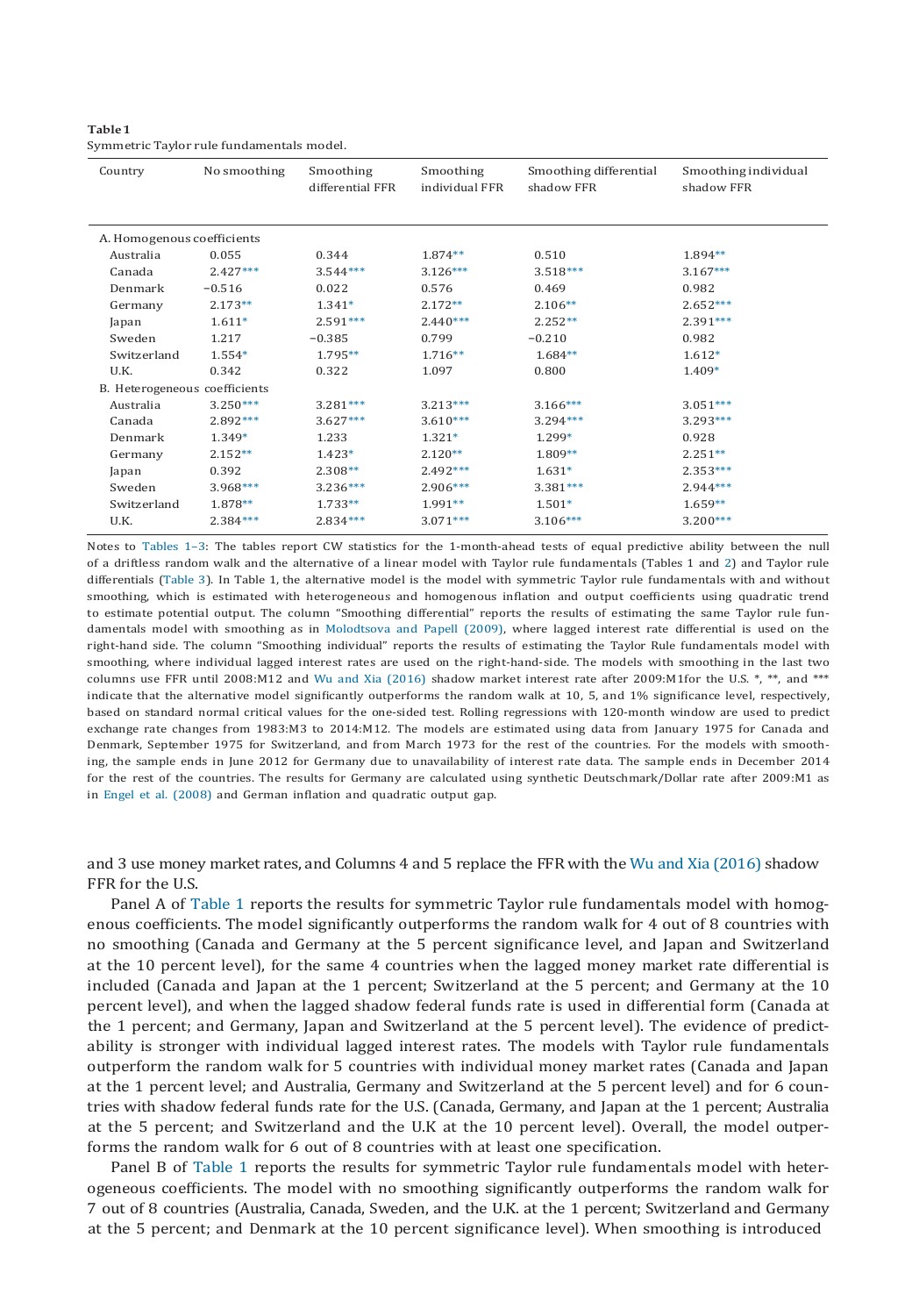<span id="page-13-0"></span>

| Table 2                                    |
|--------------------------------------------|
| Asymmetric Taylor rule fundamentals model. |

| Country                       | No smoothing | Smoothing<br>differential FFR | Smoothing<br>individual FFR | Smoothing differential<br>shadow FFR | Smoothing individual<br>shadow FFR |  |  |  |  |  |
|-------------------------------|--------------|-------------------------------|-----------------------------|--------------------------------------|------------------------------------|--|--|--|--|--|
|                               |              |                               |                             |                                      |                                    |  |  |  |  |  |
| A. Homogenous coefficients    |              |                               |                             |                                      |                                    |  |  |  |  |  |
| Australia                     | $-0.157$     | 0.337                         | $2.749***$                  | 0.350                                | $2.622***$                         |  |  |  |  |  |
| Canada                        | $2.209**$    | $3.051***$                    | 2.898***                    | $3.045***$                           | $3.014***$                         |  |  |  |  |  |
| Denmark                       | $-0.947$     | $-0.149$                      | $-0.065$                    | 0.282                                | 0.276                              |  |  |  |  |  |
| Germany                       | $1.451*$     | 0.231                         | $1.410*$                    | 1.126                                | 1.836**                            |  |  |  |  |  |
| Japan                         | $1.447*$     | $2.679***$                    | $2.249***$                  | $2.361***$                           | $2.081**$                          |  |  |  |  |  |
| Sweden                        | 0.956        | $-0.420$                      | $1.664**$                   | $-0.249$                             | $1.952**$                          |  |  |  |  |  |
| Switzerland                   | $-0.080$     | 0.868                         | 0.817                       | 0.925                                | 0.896                              |  |  |  |  |  |
| U.K.                          | 0.540        | 0.047                         | 0.626                       | 0.608                                | 1.112                              |  |  |  |  |  |
| B. Heterogeneous coefficients |              |                               |                             |                                      |                                    |  |  |  |  |  |
| Australia                     | $3.431***$   | $3.435***$                    | $3.534***$                  | $3.252***$                           | $3.246***$                         |  |  |  |  |  |
| Canada                        | $2.629***$   | 2.979***                      | $3.048***$                  | $2.757***$                           | 2.851***                           |  |  |  |  |  |
| Denmark                       | 0.823        | 0.783                         | 0.623                       | 0.792                                | 0.153                              |  |  |  |  |  |
| Germany                       | $1.331*$     | 0.240                         | 0.674                       | 0.713                                | 0.760                              |  |  |  |  |  |
| Japan                         | 0.835        | $2.216**$                     | 1.993**                     | $1.642*$                             | $1.816**$                          |  |  |  |  |  |
| Sweden                        | $2.500***$   | 0.726                         | $1.682**$                   | 0.616                                | $1.745**$                          |  |  |  |  |  |
| Switzerland                   | 1.384*       | 1.445*                        | $1.613*$                    | 1.175                                | 1.395*                             |  |  |  |  |  |
| U.K.                          | $2.517***$   | $3.088***$                    | $3.017***$                  | 3.311***                             | $3.217***$                         |  |  |  |  |  |

using interest rate differential, the model significantly outperforms the random walk 7 countries with money market rate (Australia, Canada, Sweden, and the U.K. at the 1 percent; Japan and Switzerland at the 5 percent; and Germany at the 10 percent level) and for all 8 countries with shadow federal funds rate for the U.S. (Australia, Canada, Sweden, and the U.K. at the 1 percent; Germany at the 5 percent; and Denmark, Japan, and Switzerland at the 10 percent level). The model with individual lagged interest rates significantly outperforms the random walk for all 8 countries with money market rate (Australia, Canada, Japan, Sweden, and the U.K. at the 1 percent; Germany and Switzerland at the 5 percent; and Denmark at the 10 percent level) and for 7 countries with shadow federal funds rate (Australia, Canada, Sweden, Japan, and the U.K. at the 1 percent; and Germany and Switzerland at the 5 percent level). Overall, the symmetric Taylor rule fundamentals model with heterogeneous coefficients outperforms the random walk for all 8 countries with at least three specifications. This model was also found to be the best-performing model in [Molodtsova](#page-25-8) and Papell (2009), where significant evidence of exchange rate predictability was found for 9 out of 12 countries.

[Table 2](#page-13-0) shows the results for asymmetric Taylor rule fundamentals models that incorporate the real exchange rate. Compared to the results in [Table 1,](#page-12-0) the evidence of predictability is weaker for the asymmetric than for the symmetric Taylor rule fundamentals models. The asymmetric model with homogenous coefficients significantly outperforms the random walk for 3 countries with no smoothing (Canada at the 5 percent; and Germany and Japan at the 10 percent level) and for 2 countries when either the lagged money market rate or the shadow federal funds rate differential is included (Canada and Japan at the 1 percent level). The evidence of predictability is slightly stronger with individual lagged interest rates. The asymmetric model with Taylor rule fundamentals outperforms the random walk without drift for 5 countries with individual lagged money market rates (Australia, Canada and Japan at the 1 percent; Sweden at the 5 percent; and Germany at the 10 percent level) and with individual lagged shadow federal funds rates (Australia and Canada at the 1 percent; and Germany, Japan, and Sweden at the 5 percent level). Overall, the model outperforms the random walk without drift for 5 out of 8 countries with at least two specifications.

The evidence of predictability is again stronger with heterogeneous coefficients. Panel B of [Table 2](#page-13-0) reports the results for asymmetric Taylor rule fundamentals model with heterogeneous coefficients. The model with no smoothing significantly outperforms the random walk for 6 countries (Australia, Canada, Sweden, and the U.K. at the 1 percent; and Switzerland and Germany at the 10 percent level). When smoothing is introduced using the lagged interest rate differential, the model significantly outperforms the random walk for 5 countries with the money market rate (Australia, Canada, and the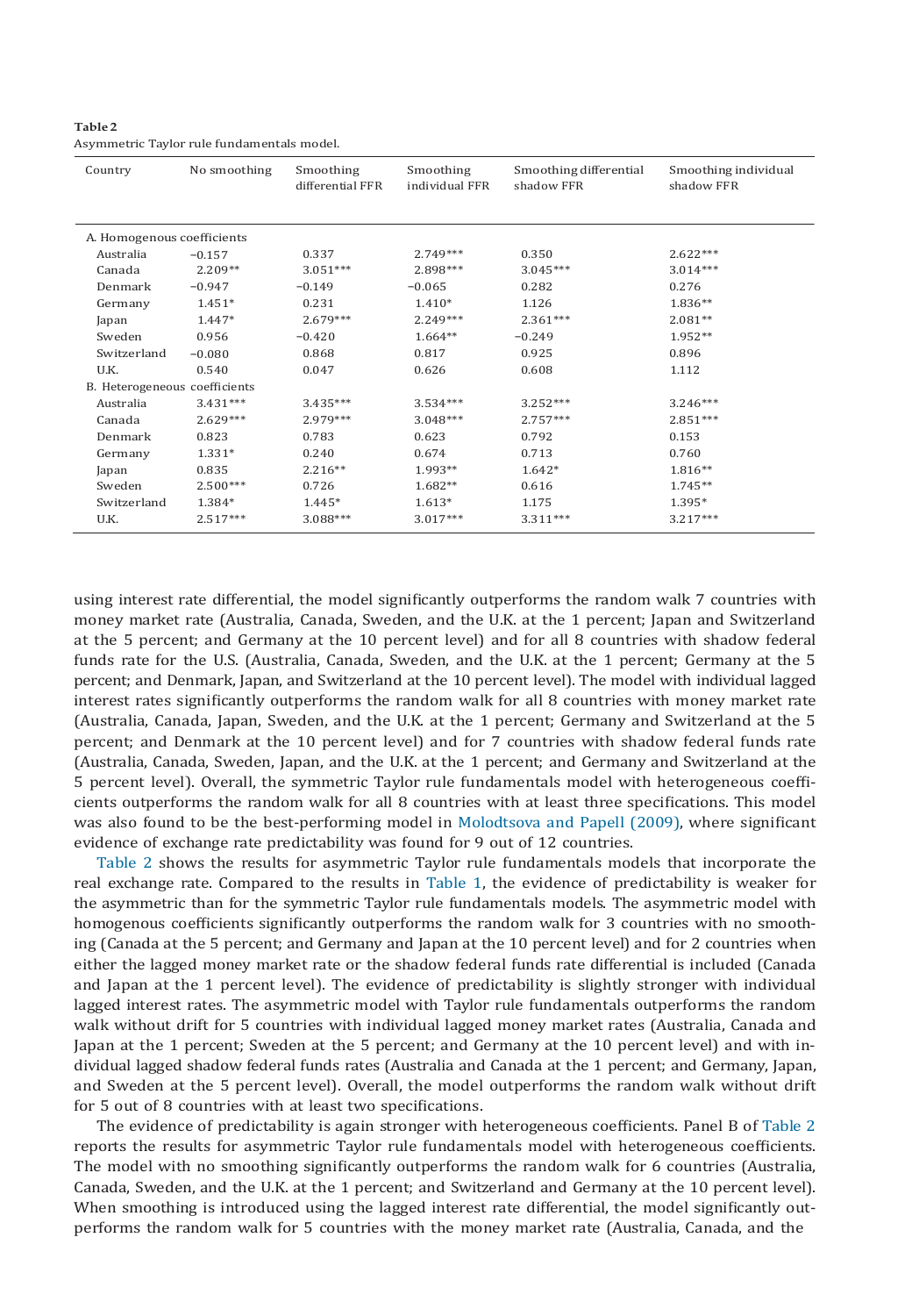<span id="page-14-0"></span>

| Table 3                                     |  |
|---------------------------------------------|--|
| Symmetric Taylor rule differentials models. |  |

| Country                       | No smoothing | Smoothing<br>differential FFR | Smoothing<br>Smoothing differential<br>individual FFR<br>shadow FFR |            | Smoothing individual<br>shadow FFR |  |  |  |  |  |
|-------------------------------|--------------|-------------------------------|---------------------------------------------------------------------|------------|------------------------------------|--|--|--|--|--|
|                               |              |                               |                                                                     |            |                                    |  |  |  |  |  |
| A. Original Taylor rule model |              |                               |                                                                     |            |                                    |  |  |  |  |  |
| Australia                     | 0.998        | 0.659                         | $2.150**$                                                           | 1.019      | $2.204**$                          |  |  |  |  |  |
| Canada                        | $2.135**$    | $3.233***$                    | 2.666***                                                            | 2.858***   | $2.592***$                         |  |  |  |  |  |
| Denmark                       | $-0.821$     | $-0.448$                      | 0.289                                                               | $-0.149$   | 0.497                              |  |  |  |  |  |
| Germany                       | 0.939        | 0.017                         | 0.661                                                               | 0.628      | 1.166                              |  |  |  |  |  |
| Japan                         | $1.463*$     | 2.969***                      | $2.665***$                                                          | $2.727***$ | $2.595***$                         |  |  |  |  |  |
| Sweden                        | $1.583*$     | 0.720                         | $1.586*$                                                            | 0.933      | $1.707**$                          |  |  |  |  |  |
| Switzerland                   | 0.968        | 1.253                         | 1.251                                                               | 1.208      | 1.234                              |  |  |  |  |  |
| U.K.                          | $-0.375$     | $-0.071$                      | 0.499                                                               | 0.395      | 0.839                              |  |  |  |  |  |
| B. Modified Taylor rule model |              |                               |                                                                     |            |                                    |  |  |  |  |  |
| Australia                     | 0.589        | 0.435                         | $1.963**$                                                           | 0.787      | $2.051**$                          |  |  |  |  |  |
| Canada                        | $1.463*$     | $2.637***$                    | $2.225**$                                                           | $2.313**$  | $2.204**$                          |  |  |  |  |  |
| Denmark                       | $-1.083$     | $-0.866$                      | 0.053                                                               | $-0.576$   | 0.245                              |  |  |  |  |  |
| Germany                       | 0.071        | $-0.056$                      | 0.778                                                               | 0.577      | 1.134                              |  |  |  |  |  |
| Japan                         | $1.910**$    | $3.261***$                    | $3.267***$                                                          | $2.972***$ | $3.221***$                         |  |  |  |  |  |
| Sweden                        | 0.921        | $-0.547$                      | 0.673                                                               | $-0.315$   | 0.758                              |  |  |  |  |  |
| Switzerland                   | 0.638        | $1.330*$                      | $1.300*$                                                            | 1.318*     | $1.299*$                           |  |  |  |  |  |
| U.K.                          | $-0.607$     | $-0.262$                      | 0.503                                                               | 0.195      | 0.834                              |  |  |  |  |  |
| C. Hybrid Taylor rule model   |              |                               |                                                                     |            |                                    |  |  |  |  |  |
| Australia                     | $1.334*$     | 1.385*                        | $2.161**$                                                           | $1.606*$   | $2.215**$                          |  |  |  |  |  |
| Canada                        | 1.287*       | $2.142**$                     | $1.865**$                                                           | $2.098**$  | $2.046**$                          |  |  |  |  |  |
| Denmark                       | $-0.061$     | 0.160                         | 0.293                                                               | 0.363      | 0.372                              |  |  |  |  |  |
| Germany                       | $1.281*$     | 0.390                         | 0.856                                                               | 0.918      | $1.346*$                           |  |  |  |  |  |
| Japan                         | $1.592*$     | $3.484***$                    | $3.375***$                                                          | $3.152***$ | $3.149***$                         |  |  |  |  |  |
| Sweden                        | 0.714        | $-0.734$                      | $-0.565$                                                            | $-0.648$   | $-0.502$                           |  |  |  |  |  |
| Switzerland                   | 1.183        | $1.366*$                      | $1.340*$                                                            | $1.325*$   | $1.358*$                           |  |  |  |  |  |
| U.K.                          | $-1.744$     | $-0.553$                      | 0.305                                                               | $-0.061$   | 0.701                              |  |  |  |  |  |

*Notes:* The table reports the CW statistics for the tests of equal predictability between the linear model with Taylor rule differentials and random walk without drift. The table contains the results for the original Taylor rule differentials model with coefficients of 1.5 on inflation and 0.5 on the output gap for both countries (Panel A), modified Taylor rule differentials model with coefficients of 1.5 on inflation and 1.0 on the output gap for both countries (Panel B), and hybrid Taylor rule differentials model with coefficients of 1.5 on inflation in both countries, 1.0 on U.S. output gap, and 0.5 on foreign output gap (Panel C). \*, \*\*, and \*\*\* denote test statistics significant at 10, 5, and 1% level, respectively, based on standard normal critical values for the CW statistic. Also, see notes to [Table 1.](#page-12-0)

U.K. at the 1 percent; Japan at the 5 percent; and Switzerland at the 10 percent level) and for 4 out of 8 countries with shadow federal funds rate for the U.S. (Australia, Canada, and the U.K. at the 1 percent; and Japan at the 10 percent level). The model with individual lagged interest rates significantly outperforms the random walk for the same 6 countries with money market rate and with shadow federal funds rate (Australia, Canada, and the U.K. at the 1 percent; Japan and Sweden at the 5 percent; and Switzerland at the 10 percent level). Overall, the model outperforms the random walk for 7 out of 8 countries with at least one specification.

### *4.4. Taylor rule differentials*

We estimate 15 specifications for three Taylor rule differentials models described in Section 2, the original Taylor [\(1993\)](#page-25-12) rule, the modified Taylor rule with a higher output gap coefficient, and a hybrid Taylor rule with a higher output gap coefficient for the U.S. but not for the foreign country, for each of the five specifications described above. [Table 3](#page-14-0) depicts the results for 1-month-ahead forecasts of exchange rates using symmetric Taylor rule differentials models.<sup>9</sup> The best-performing model is the

<span id="page-14-1"></span> $^9$  The results for asymmetric specifications that introduce the real exchange rate with a coefficient of 0.1, as in [Engel](#page-25-0) et al. [\(2008\),](#page-25-0) produce similar results.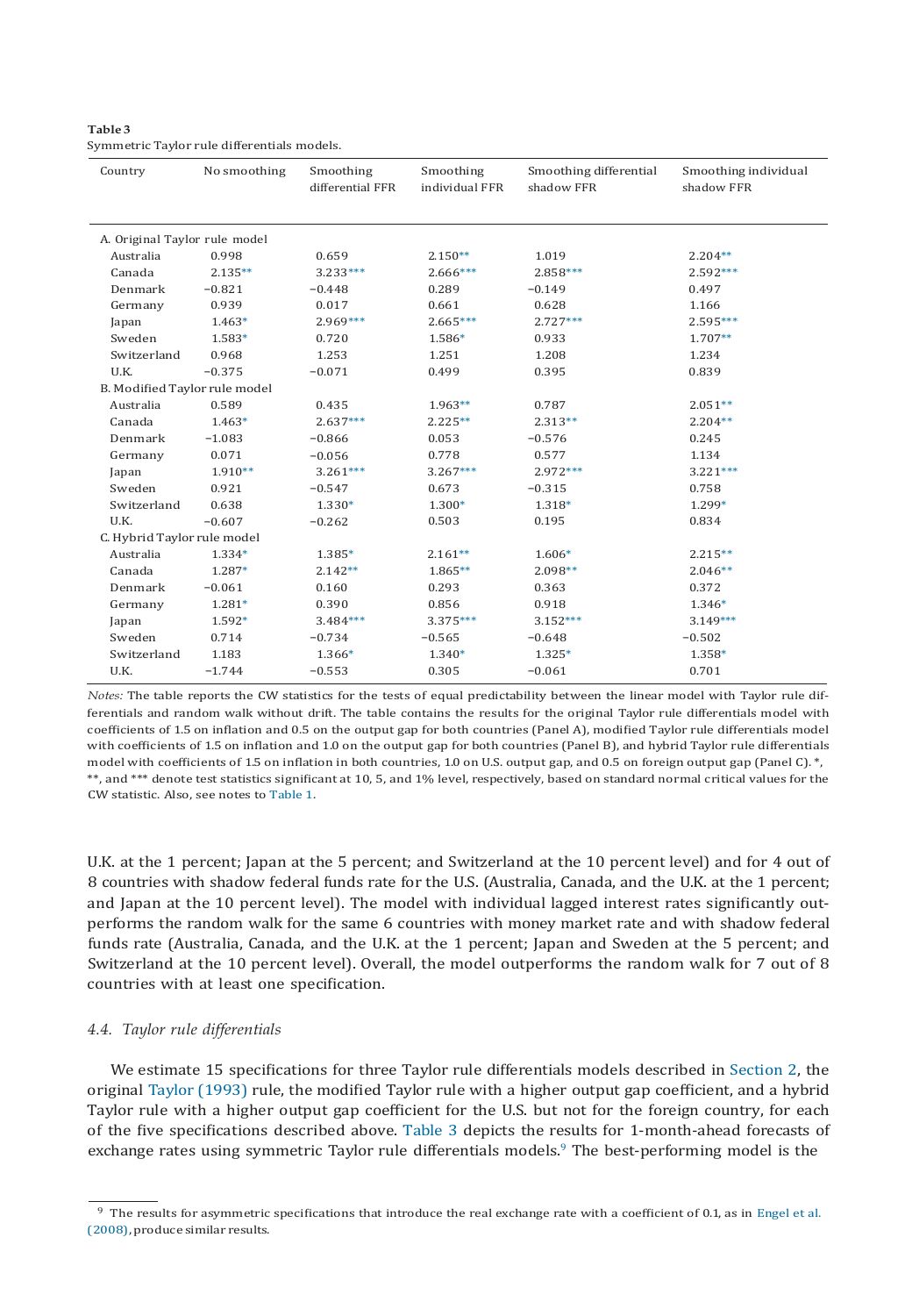hybrid Taylor rule model (Panel C), for which the random walk null is rejected for 5 out of 8 countries with at least one specification. For the hybrid Taylor rule differentials model with no smoothing, the no predictability null can be rejected for 4 countries (Australia, Canada, Germany, and Japan at the 10 percent significance level). When smoothing is introduced, the evidence of predictability is somewhat stronger, especially when the shadow federal funds rate is used. The hybrid Taylor rule differentials model significantly outperforms the random walk 4 countries with the lagged money market rate differential and with the shadow federal funds rate differential (Japan at the 1 percent; Canada at the 5 percent; and Australia and Switzerland at the 10 percent level). The model outperforms the random walk for 4 countries with individual lagged money market rates (Japan at the 1 percent; Australia and Canada at the 5 percent; and Switzerland at the 10 percent level) and for 5 countries with individual lagged shadow federal funds rates (Japan at the 1 percent; Australia and Canada at the 5 percent; and Germany and Switzerland at the 10 percent level).

The other two Taylor rule models significantly outperform the random walk for 4 out of 8 countries with a least 2 specifications. For the original Taylor rule differentials model with no smoothing, the no predictability null can be rejected for 3 countries (Canada at the 5 percent; and Japan and Sweden at the 10 percent level). The original Taylor rule differentials model significantly outperforms the random walk for 2 countries with a lagged interest rate differential (Australia and Japan at the 1 percent level). When smoothing is introduced using individual lagged interest rates, the evidence of predictability is slightly stronger. The original Taylor rule differentials model outperforms the random walk for 4 countries with individual lagged money market rates (Canada and Japan at the 1 percent; Australia at the 5 percent; and Sweden at the 10 percent significance level) and with individual lagged shadow federal funds rates (Canada and Japan at the 1 percent; and Australia and Sweden at the 5 percent level).

For the modified Taylor rule differentials model with no smoothing, the no predictability null can be rejected for 2 of the 8 countries (Japan at the 5 percent and Canada at the 10 percent level). The modified Taylor rule differentials model significantly outperforms the random walk for 3 out of 8 countries with a lagged money market rate differential (Canada and Japan at the 1 percent, and Switzerland at the 10 percent level) and with a lagged shadow federal funds rate for the U.S. (Japan at the 1 percent, Canada at the 5 percent, and Switzerland at the 10 percent level). When smoothing is introduced using individual interest rates, the evidence of predictability is slightly stronger. The original Taylor rule differentials model outperforms the random walk for 4 countries (Japan at the 1 percent; Australia and Canada at the 5 percent; and Switzerland at the 10 percent level).

#### *4.5. Interest rate, PPP, and monetary fundamentals*

[Table 4](#page-16-0) contains the results for one-month-ahead forecasts of exchange rates using the interest rate, PPP, and monetary models described in Section 2. The evidence of predictability is much weaker with the conventional models. The strongest evidence of predictability is found with interest rate models, where the model outperforms the random walk for 2 out of 8 countries when the money market rate is used (Japan at the 1 percent and Switzerland at the 5 percent level) and for 3 countries when shadow federal funds rate is used (Japan and Switzerland at the 5 percent level and Canada at the 10 percent level). The evidence of predictability is even weaker for the monetary models. With the coefficient on relative output *k* equal to 0, the no predictability null can be rejected for 2 out of 8 countries (Switzerland at the 5 percent, and Japan at the 10 percent level). With  $k = 1$ , the evidence of predictability is found only for Switzerland at the 5 percent significance level. No evidence of one-month-ahead predictability is found with the PPP model.<sup>10</sup>

<span id="page-15-0"></span> $10$  In addition to the MSPE-based tests for equal predictability, we have evaluated the ability of all specifications in Tables  $1-4$ to predict the direction of change using the Pesaran and [Timmerman](#page-25-27) (1992) test. Some models perform better based on the directional predictability test, some worse, and some the same. Overall, our results do not change when we use the PT test.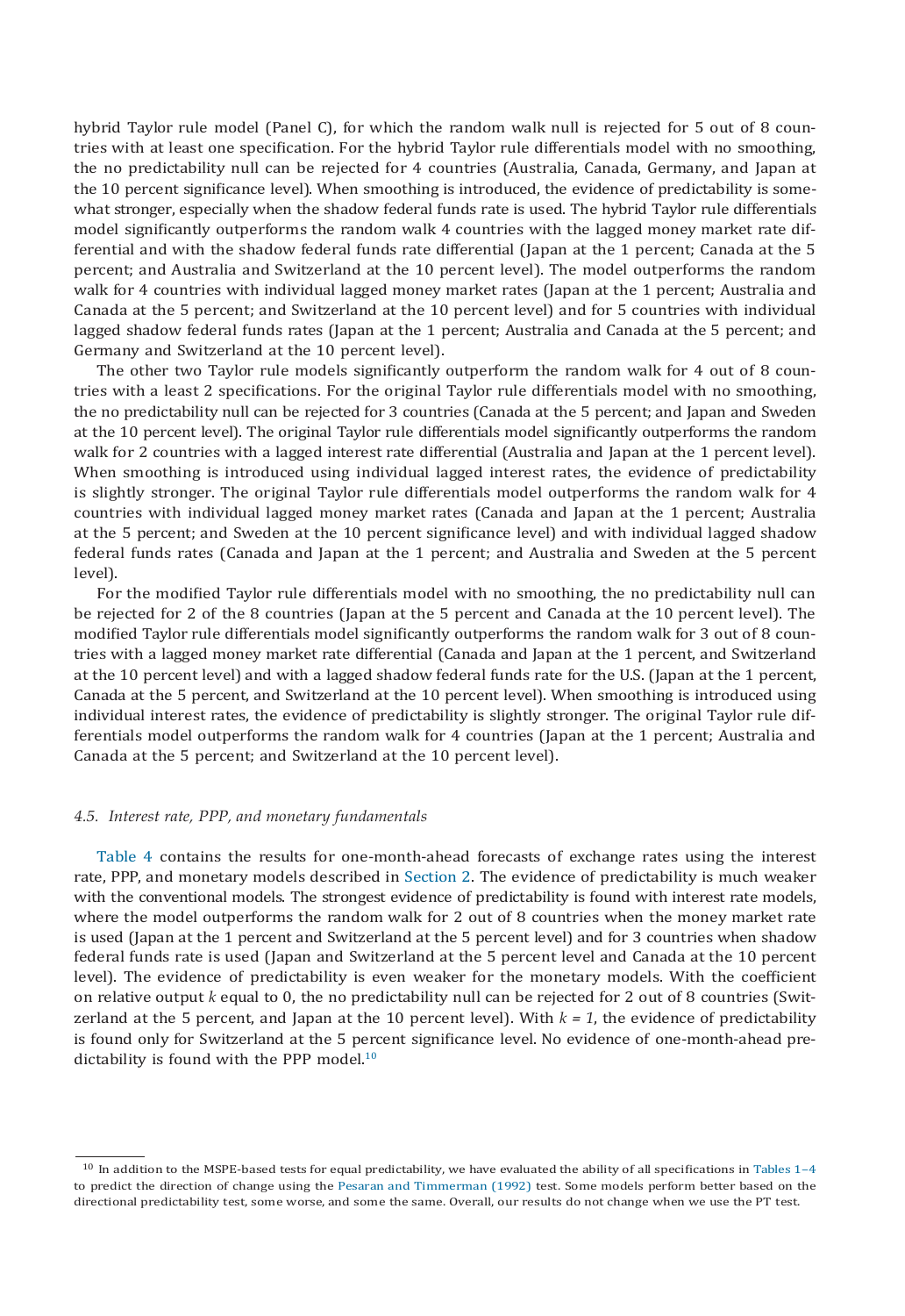#### <span id="page-16-0"></span>**Table 5 Table 4**

| Models with interest rates, PPP, and monetary fundamentals. |  |
|-------------------------------------------------------------|--|
|-------------------------------------------------------------|--|

| Country     | Interest rates FFR | Interest rates shadow FFR | PPP      | Monetary $(k = 0)$ | Monetary $(k = 1)$ |
|-------------|--------------------|---------------------------|----------|--------------------|--------------------|
| Australia   | 0.481              | 0.671                     | $-0.994$ | $-0.311$           | $-0.059$           |
| Canada      | 1.179              | $1.386*$                  | $-0.492$ | 1.139              | $-0.262$           |
| Denmark     | $-0.931$           | $-0.808$                  | $-1.097$ | $-1.143$           | $-0.756$           |
| Germany     | 0.391              | 0.163                     | $-0.848$ | $-0.316$           | $-0.280$           |
| Japan       | $2.579***$         | $2.030**$                 | 0.855    | $1.554*$           | 0.186              |
| Sweden      | $-1.494$           | $-1.212$                  | $-0.721$ | $-0.587$           | 0.125              |
| Switzerland | $2.102**$          | $1.845**$                 | $-1.066$ | $1.973**$          | $1.892**$          |
| U.K.        | 0.376              | 0.544                     | 0.227    | $-0.010$           | 0.240              |

*Notes:* The table reports CW statistics for 1-month-ahead tests of equal predictive ability between the null of a driftless random walk and the alternative of a linear model. The alternative models are the model with interest rates, PPP, and monetary fundamentals. The model with interest rates in the first two columns use money market rate (Column 1) and FFR until 2008:M12, and [Wu and](#page-25-31) Xia (2016) shadow market interest rate after 2009:M1for the U.S. (Column 2) The monetary fundamentals are estimated with a value of the income elasticity, k, set either to 0 or 1.  $*, **$ , and  $***$  indicate that the alternative model significantly outperforms the random walk at 10, 5, and 1% significance level, respectively, based on standard normal critical values for the one-sided test. The interest rates models are estimated using data from January 1975 for Canada, September 1975 for Switzerland, and March 1973 for the rest of the countries. The PPP and monetary models are estimated using data from March 1973 for all of the countries. For the interest rate models, the sample ends in June 2012 for Germany due to unavailability of interest rate data. The sample ends in December 2014 for all other countries and models. The models for Germany are estimated using synthetic Deutschmark/Dollar rate after 2009:M1 as in Engel et al. [\(2008\).](#page-25-0)

#### **5. Taylorrules and Taylorrule predictability**

We have presented evidence that the Taylor rule fundamentals model of [Molodtsova](#page-25-8) and Papell [\(2009\)](#page-25-8) continues to provide evidence of out-of-sample exchange rate predictability when the data are extended to include the financial crisis, the Great Recession, and the zero lower bound on the federal funds rate. The Taylor rule fundamentals model provides more evidence of predictability than the Taylor rule differentials model of Engel et al. [\(2008\),](#page-25-0) and much more evidence of predictability than the traditional interest rate, Purchasing Power Parity, and monetary models.

Since the Taylor rule fundamentals model uses data on the variables that enter Taylor rules, inflation rates, output gaps, and (depending on the specification) the real exchange rate and/or lagged interest rates, but does not use coefficients from either postulated or estimated Taylor rules, it leaves open the question of whether finding evidence of out-of-sample exchange rate predictability with the Taylor rule fundamentals model is related to central banks following the Taylor rule.

What does it mean for a central bank to follow a Taylor rule? [Nikolsko-Rzhevskyy](#page-25-14) et al. (2014) estimate Bai [and Perron](#page-25-32) (1998) tests for multiple structural breaks on Taylor rule deviations, the absolute value of the difference between the federal funds rate and the rate prescribed by the original Taylor rule, for the U.S. using real-time data from 1965:4 to 2013:4, and identify periods of high and low deviations. The output gap is the percentage deviation of GDP/GNP from a quadratic trend, and inflation is the percentage change in the  $\text{GDP/GNP}$  deflator.<sup>[11](#page-16-1)</sup> The Federal funds rate is used for the policy rate until 2008:Q4 and the shadow Federal funds rate of Wu and Xia [\(2016\)](#page-25-31) thereafter. The tests identify significant breaks in 1974:Q3, 1985:Q1, and 2000:Q4, producing low deviations eras 1965:Q4– 1974:Q3 and 1985:Q2-2000:Q4 and high deviations eras 1974:Q4-1985:Q1 and 2001:Q1-2013:Q4.<sup>[12](#page-16-2)</sup>

[Table 5](#page-17-0) reports CW statistics for the Taylor rule fundamentals model when the data are divided into periods based on low and high original Taylor rule deviations for the U.S. We report statistics for the symmetric model with heterogeneous coefficients, which provided the strongest full-sample evidence of predictability. Because our first forecast is in March 1983 and there is a break in 1985:Q1,

<span id="page-16-1"></span><sup>&</sup>lt;sup>11</sup> The data are from the Real-Time Data Set for Macroeconomists, originated from [Croushore and Stark](#page-25-33) (2001)[. Nikolsko-Rzhevskyy](#page-25-14) [et al. \(2014\)](#page-25-14) show that real-time quadratic detrending corresponds much more closely to U.S. recessions and expansions than real-time linear or Hodrick–Prescott detrending.

<span id="page-16-2"></span><sup>12</sup> The breaks and eras are the same if the data are extended to 2014:Q4.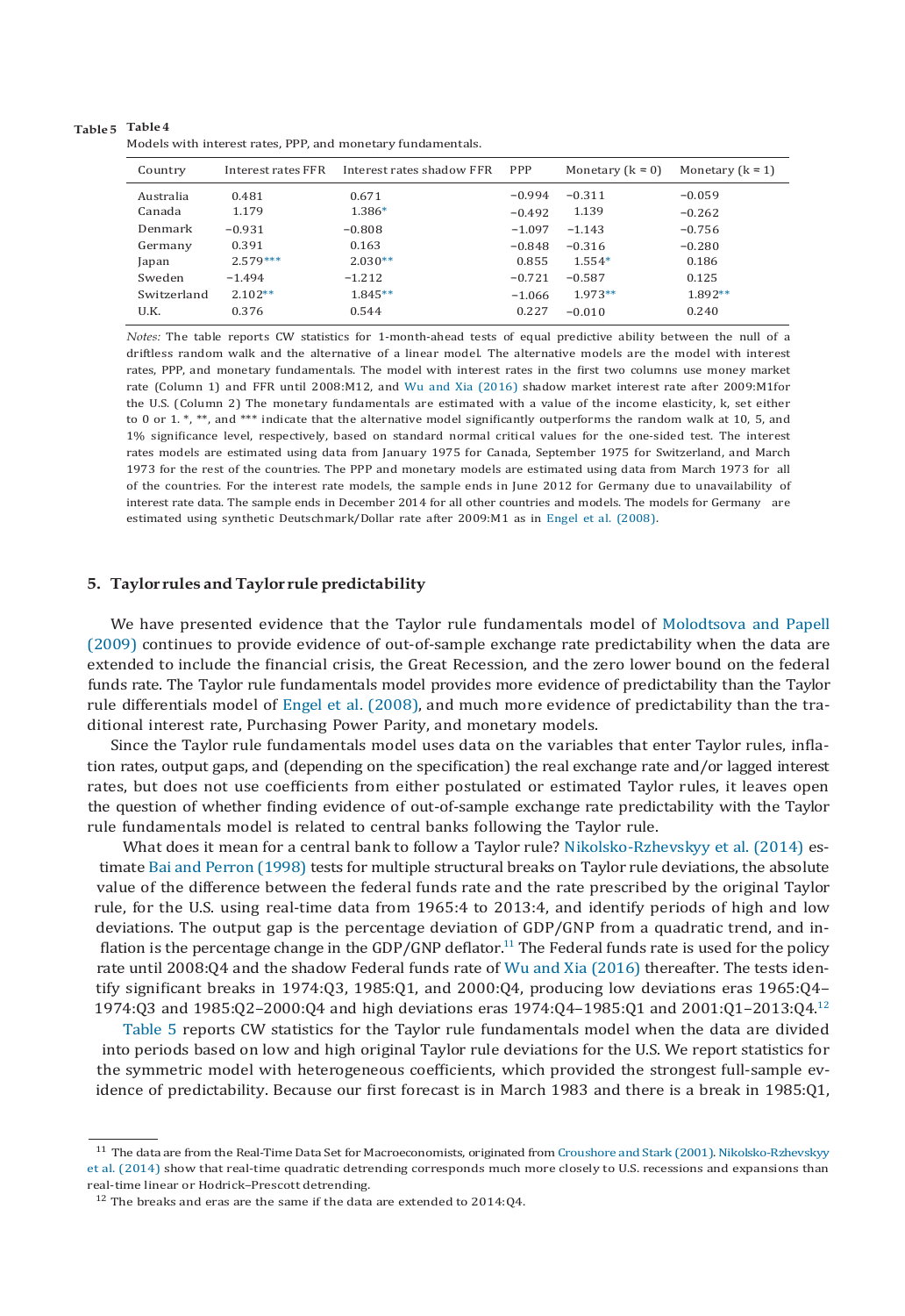| Country     |                  | Deviations | No<br>smoothing | Smoothing<br>differential FFR | Smoothing<br>individual FFR | Smoothing<br>differential<br>shadow FFR | Smoothing<br>individual<br>shadow FFR |
|-------------|------------------|------------|-----------------|-------------------------------|-----------------------------|-----------------------------------------|---------------------------------------|
| Australia   | 1985:M4-2000:M12 | Low        | 0.602           | 0.656                         | 0.919                       | 0.561                                   | 0.857                                 |
|             | 2001:M1-2014:M12 | High       | $3.387***$      | $3.367***$                    | $3.063***$                  | $3.273***$                              | $2.900***$                            |
| Canada      | 1985:M4-2000:M12 | Low        | 1.180           | $2.451***$                    | $2.554***$                  | $1.780**$                               | $1.867**$                             |
|             | 2001:M1-2014:M12 | High       | $2.581***$      | $2.909***$                    | $2.939***$                  | $2.831***$                              | $2.827***$                            |
| Denmark     | 1985:M4-2000:M12 | Low        | $-0.020$        | $-0.124$                      | 0.192                       | $-0.149$                                | $-0.286$                              |
|             | 2001:M1-2014:M12 | High       | $1.846**$       | $1.906**$                     | $1.655**$                   | $2.070**$                               | $1.662*$                              |
| Germany     | 1985:M4-2000:M12 | Low        | $-0.285$        | $-0.180$                      | 0.945                       | 0.325                                   | 1.092                                 |
|             | 2001:M1-2014:M12 | High       | $2.787***$      | $2.449***$                    | $2.167**$                   | $2.430***$                              | $2.220**$                             |
| Japan       | 1985:M4-2000:M12 | Low        | $-0.353$        | $1.735**$                     | $2.099**$                   | 0.832                                   | $1.921**$                             |
|             | 2001:M1-2014:M12 | High       | 1.498*          | $1.990**$                     | $1.812**$                   | $1.963**$                               | $1.797**$                             |
| Sweden      | 1985:M4-2000:M12 | Low        | 0.351           | $-0.757$                      | $-1.275$                    | $-0.627$                                | $-1.282$                              |
|             | 2001:M1-2014:M12 | High       | $4.052***$      | $3.782***$                    | $3.306***$                  | $3.872***$                              | $3.326***$                            |
| Switzerland | 1985:M4-2000:M12 | Low        | 1.097           | $1.333*$                      | $1.912**$                   | 1.149                                   | $1.680**$                             |
|             | 2001:M1-2014:M12 | High       | $1.759**$       | 1.135                         | 0.671                       | 0.992                                   | 0.413                                 |
| U.K.        | 1985:M4-2000:M12 | Low        | 1.175           | $1.501*$                      | $1.670**$                   | $1.680**$                               | $1.820**$                             |
|             | 2001:M1-2014:M12 | High       | $1.911**$       | $1.817**$                     | $1.999**$                   | $2.085**$                               | $2.152**$                             |

<span id="page-17-0"></span>CW statistics for Taylor rule fundamentals models: deviations from original Taylor rule for the U.S.

*Notes:* The table reports the CW statistics for the tests of equal predictability between the linear model with modified Taylor rule fundamentals and random walk without drift. The table contains the results for the periods of high and low deviations of the Fed from the original Taylor rule fundamentals model with coefficients of 1.5 on inflation and 0.5 on the output gap for both countries. \*, \*\*, and \*\*\* denote test statistics significant at 10, 5, and 1% level, respectively, based on standard normal critical values for the CW statistic. Also, see notes to [Table 1.](#page-12-0)

we call 1985:M4–2000:M12 a low deviations period and 2001:M1–2014:M12 a high deviations period. The results do not support the hypothesis that out-of-sample exchange rate predictability with Taylor rule fundamentals is more successful during periods with closer adherence to the original Taylor rule. Switzerland is the only country for which the evidence of exchange rate predictability is stronger during periods of low Taylor rule deviation[s.13](#page-17-1) For Australia, Denmark, Germany, and Sweden, the evidence of predictability is stronger during the period of high Taylor rule deviations and, for Canada, Japan, and the United Kingdom, the evidence of predictability is about the same in the high and low deviations periods.<sup>14</sup>

[Nikolsko-Rzhevskyy](#page-25-14) et al. (2014) also calculate deviations from a modified Taylor rule with an output gap coefficient of 1.0 instead of 0.5. The tests identify significant breaks in 1977:Q4, 1984:Q4, and 1999:Q1, and 2006:Q3, producing low deviations eras 1965:Q4–1977:Q4, 1985:Q1–1999:Q1, and 2006:Q4– 2013:Q4 and high deviations eras 1978:Q1–1984:Q4 and 1999:Q2–2006:Q3. Within the period covered by our forecasts, this produces low deviations eras 1985:M1–1999:M3 and 2006:M10–2014:M12 and a high deviations era 1999:M4–2006:M9.

[Table 6](#page-18-0) reports CW and PT statistics for the Taylor rule fundamentals model when the data are divided into periods based on low and high modified Taylor rule deviations for the U.S. [Table](#page-18-0) 6A reports the CW and PT statistics for the three sub-periods, and [Table](#page-18-0) 6B combines the two low deviations periods into one era. The results strongly support the hypothesis that out-of-sample exchange rate predictability with Taylor rule fundamentals is more successful during periods with closer adherence to the modified Taylor rule. The results are clearest i[n Table](#page-18-0) 6B. For Australia, Canada, Germany, Japan, Sweden, Switzerland, and the United Kingdom, the evidence of predictability is stronger during the periods of low Taylor rule deviations than during the period of high Taylor rule deviations for virtually every model.<sup>15</sup> For Denmark, there is weak (10 percent) evidence of predictability during the 2006:M10–2014:M12

<span id="page-17-2"></span><span id="page-17-1"></span><sup>&</sup>lt;sup>13</sup> Based on the results with the PT test, Taylor rule fundamentals also predict the direction of exchange rate better during periods of high Taylor rule deviations for all the countries except Switzerland.

<span id="page-17-3"></span><sup>&</sup>lt;sup>14</sup> Since we do not know of a test to formally compare the CW statistic across the same model and different time periods, the statements of "stronger" and "weaker" evidence are based on visual examination of the results.

<sup>&</sup>lt;sup>15</sup> The only exception among the 35 cases (7 countries times 5 models) is for the no smoothing model for Japan.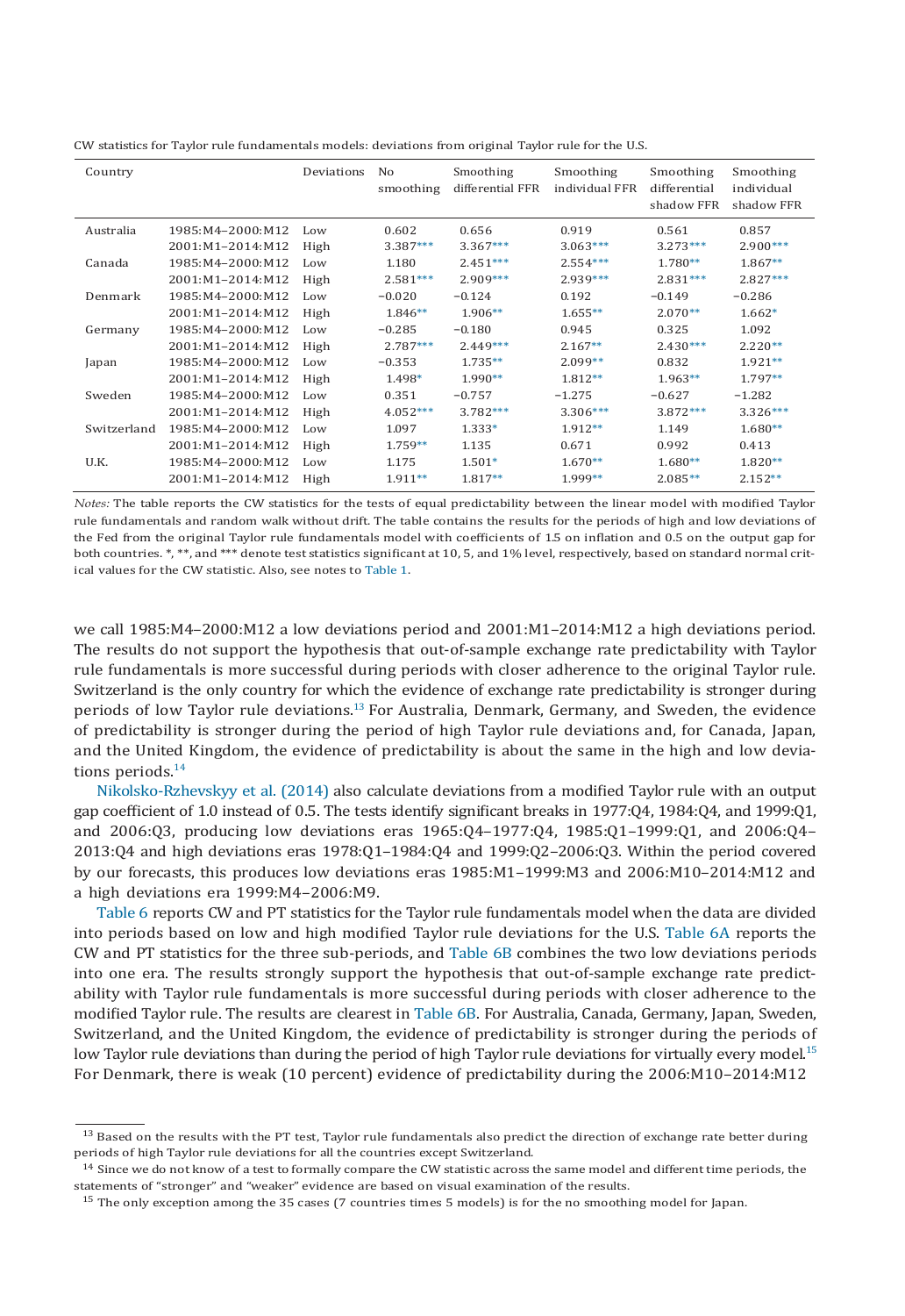## **Table 5 Table 6**

CW statistics for Taylor rule fundamentals models: deviations from modified Taylor rule for the U.S.

<span id="page-18-0"></span>

| Country           | Deviations | No smoothing |            | Smoothing<br>differential FFR |            | Smoothing<br>individual FFR |            | Smoothing differential<br>shadow FFR |                            | Smoothing individual<br>shadow FFR |            |
|-------------------|------------|--------------|------------|-------------------------------|------------|-----------------------------|------------|--------------------------------------|----------------------------|------------------------------------|------------|
|                   |            | CW           | PT         | CW                            | PT         | CW                          | PT         | CW                                   | $\ensuremath{\mathsf{PT}}$ | CW                                 | PT         |
| (A)               |            |              |            |                               |            |                             |            |                                      |                            |                                    |            |
| Australia         |            |              |            |                               |            |                             |            |                                      |                            |                                    |            |
| 1985:M1-1999:M3   | Low        | 1.141        | 0.066      | 1.288*                        | 0.082      | $1.503*$                    | 0.257      | 1.165                                | 0.957                      | $1.572*$                           | 1.833*     |
| 1999:M4-2006:M9   | High       | 1.254        | 0.857      | $1.501*$                      | 1.598      | $1.776**$                   | 0.451      | $1.409*$                             | 1.405                      | 1.140                              | 0.212      |
| 2006:M10-2014:M12 | Low        | $3.074***$   | $2.071**$  | $2.921***$                    | $2.071**$  | $2.466***$                  | $2.055***$ | $2.894***$                           | $1.942*$                   | $2.520***$                         | $1.962**$  |
| Canada            |            |              |            |                               |            |                             |            |                                      |                            |                                    |            |
| 1985:M1-1999:M3   | Low        | $1.797**$    | 0.930      | $2.784***$                    | 0.879      | $2.796***$                  | 0.785      | $2.160**$                            | 0.930                      | $2.202**$                          | 0.709      |
| 1999:M4-2006:M9   | High       | $1.473*$     | 0.336      | 1.485*                        | $-0.322$   | $1.591*$                    | 0.161      | 1.360*                               | $-0.929$                   | 1.268                              | $-1.508$   |
| 2006:M10-2014:M12 | Low        | $2.083**$    | 1.000      | $2.499***$                    | 0.888      | $2.513***$                  | $-0.432$   | $2.466***$                           | 1.385                      | $2.512***$                         | 0.512      |
| Denmark           |            |              |            |                               |            |                             |            |                                      |                            |                                    |            |
| 1985:M1-1999:M3   | Low        | 0.254        | $-1.087$   | 0.215                         | $-0.171$   | 0.332                       | $-0.357$   | 0.233                                | 0.417                      | 0.015                              | $-0.154$   |
| 1999:M4-2006:M9   | High       | 0.822        | 0.135      | 0.411                         | $-0.248$   | 0.523                       | $-0.516$   | 0.281                                | 0.198                      | $-0.081$                           | $-1.331$   |
| 2006:M10-2014:M12 | Low        | $1.414*$     | $2.014**$  | $1.564*$                      | $1.944*$   | 1.482*                      | $1.842*$   | $1.753**$                            | $1.863*$                   | $1.544*$                           | $1.944*$   |
| Germany           |            |              |            |                               |            |                             |            |                                      |                            |                                    |            |
| 1985:M1-1999:M3   | Low        | 0.052        | $-2.889$   | $-0.062$                      | $-2.043$   | 0.751                       | $-0.507$   | 0.657                                | 0.126                      | 1.116                              | $-0.052$   |
| 1999:M4-2006:M9   | High       | 0.581        | 1.955*     | 0.431                         | 1.155      | 1.099                       | 1.155      | 0.264                                | 1.002                      | 0.876                              | $1.673*$   |
| 2006:M10-2014:M12 | Low        | $2.801***$   | $2.435**$  | $2.643***$                    | $2.851***$ | $2.326***$                  | $2.641***$ | $2.604***$                           | 1.022                      | $2.193**$                          | 1.146      |
| Japan             |            |              |            |                               |            |                             |            |                                      |                            |                                    |            |
| 1985:M1-1999:M3   | Low        | $-0.241$     | $-1.432$   | $1.753**$                     | 0.253      | $2.712***$                  | $-0.459$   | 1.029                                | $-0.066$                   | $2.590***$                         | $-0.309$   |
| 1999:M4-2006:M9   | High       | $-0.289$     | $-0.516$   | 0.959                         | $-0.316$   | 0.113                       | $-0.300$   | 0.507                                | $-0.579$                   | $-0.129$                           | $-0.605$   |
| 2006:M10-2014:M12 | Low        | 1.590*       | $2.561**$  | $1.747**$                     | 2.756***   | $1.506*$                    | $2.545**$  | $1.731**$                            | $2.756***$                 | $1.541*$                           | $2.756***$ |
| Sweden            |            |              |            |                               |            |                             |            |                                      |                            |                                    |            |
| 1985:M1-1999:M3   | Low        | 0.128        | 0.356      | $-0.755$                      | 0.131      | $-1.143$                    | 0.641      | $-0.656$                             | 0.283                      | $-1.274$                           | $-0.376$   |
| 1999:M4-2006:M9   | High       | $1.814**$    | 1.206      | $1.445*$                      | 0.652      | 1.182                       | 0.879      | $1.519*$                             | $1.843*$                   | 1.273                              | 0.515      |
| 2006:M10-2014:M12 | Low        | 3.785***     | $4.606***$ | $3.691***$                    | $3.430***$ | $3.185***$                  | $3.605***$ | $3.731***$                           | $3.233***$                 | $3.196***$                         | $3.580***$ |
| Switzerland       |            |              |            |                               |            |                             |            |                                      |                            |                                    |            |
| 1985:M1-1999:M3   | Low        | 1.210        | $-1.169$   | $1.532*$                      | 0.258      | $1.729**$                   | 0.616      | $1.392*$                             | 0.801                      | $1.596*$                           | 0.258      |
| 1999:M4-2006:M9   | High       | 1.141        | 0.152      | 0.198                         | $-0.570$   | 0.360                       | $-0.420$   | $-0.086$                             | $-0.517$                   | $-0.124$                           | $-1.753$   |
| 2006:M10-2014:M12 | Low        | 1.134        | 0.633      | 0.861                         | 0.158      | 1.034                       | $-0.107$   | 0.775                                | 0.667                      | 0.883                              | 1.369      |
| U.K.              |            |              |            |                               |            |                             |            |                                      |                            |                                    |            |
| 1985:M1-1999:M3   | Low        | 1.138        | $-0.812$   | $1.481*$                      | 0.355      | $1.538*$                    | 0.852      | $1.625*$                             | 0.868                      | $1.703**$                          | 0.738      |

(*continued on next page*)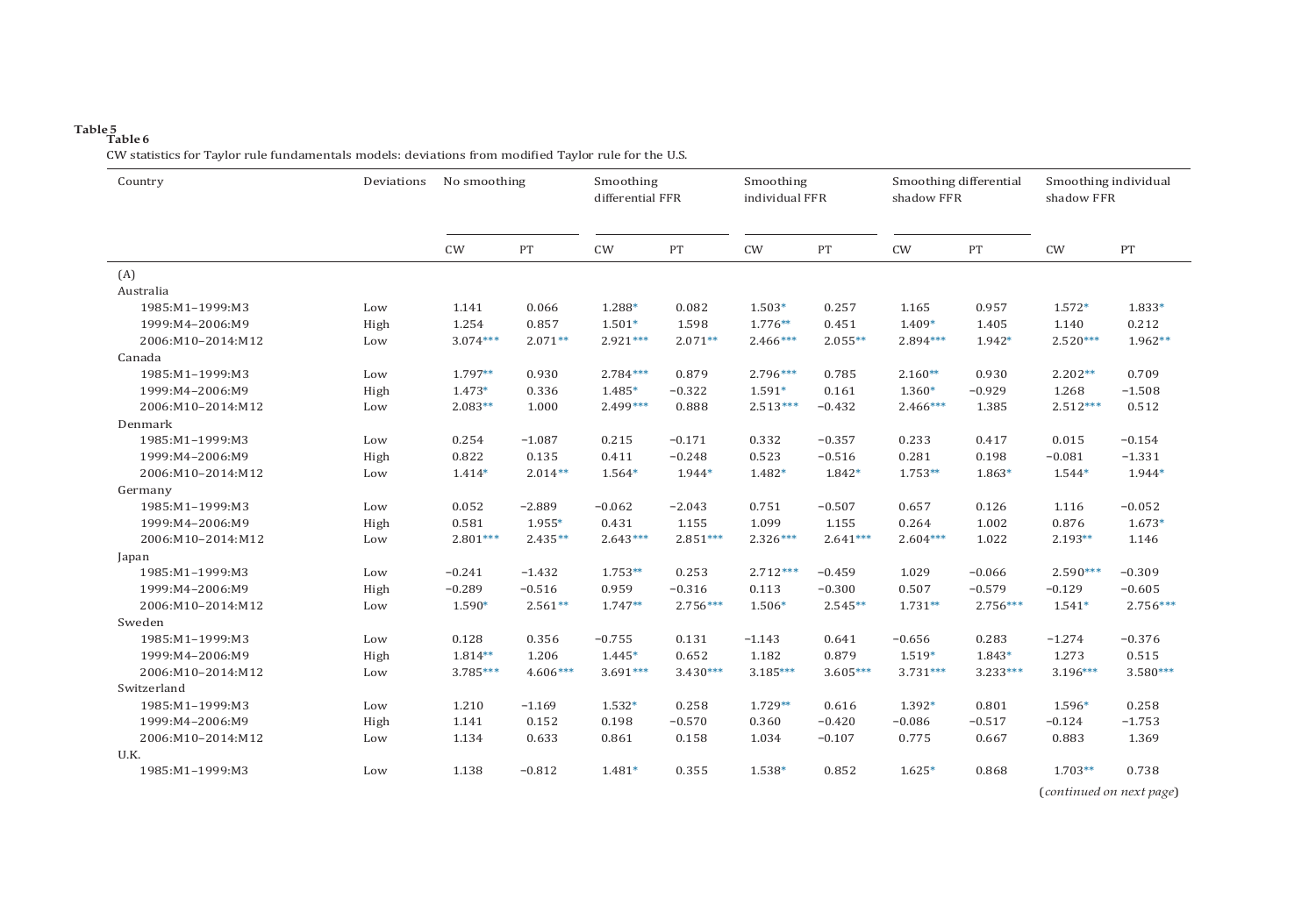#### **Table 6** (*continued*)

| $C$ untry                   | Deviations | No smoothing |            | Smoothing<br>differential FFR |           | Smoothing<br>individual FFR |            | Smoothing differential<br>shadow FFR |           | Smoothing individual<br>shadow FFR |            |
|-----------------------------|------------|--------------|------------|-------------------------------|-----------|-----------------------------|------------|--------------------------------------|-----------|------------------------------------|------------|
|                             |            | CW           | PT         | CW                            | PT        | CW                          | PT         | CW                                   | PT        | CW                                 | PT         |
| 1999:M4-2006:M9             | High       | 0.748        | 1.014      | 0.478                         | 0.793     | 1.060                       | 0.380      | 0.779                                | 0.807     | 1.005                              | 1.014      |
| 2006:M10-2014:M12           | Low        | $2.082***$   | 1.496      | $1.986**$                     | 1.519     | $2.031**$                   | 0.861      | $2.197**$                            | $2.382**$ | $2.173**$                          | $3.001***$ |
| (B)                         |            |              |            |                               |           |                             |            |                                      |           |                                    |            |
| Australia                   |            |              |            |                               |           |                             |            |                                      |           |                                    |            |
| 85:M1-99M3 and 06:M10-14M12 | Low        | $3.171***$   | 1.807*     | $3.103***$                    | $1.840*$  | $2.863***$                  | $1.917*$   | $3.017***$                           | $2.311**$ | $2.943***$                         | $2.962***$ |
| 99:M4-06:M9                 | High       | 1.254        | 0.857      | $1.501*$                      | 1.598     | $1.776**$                   | 0.451      | $1.409*$                             | 1.405     | 1.140                              | 1.212      |
| Canada                      |            |              |            |                               |           |                             |            |                                      |           |                                    |            |
| 85:M1-99M3 and 06:M10-14M12 | Low        | $2.564***$   | 0.959      | $3.323***$                    | 0.890     | $3.248***$                  | 0.266      | $3.018***$                           | 1.164     | $3.044***$                         | 0.703      |
| 99:M4-06:M9                 | High       | $1.473*$     | 0.336      | 1.485*                        | $-0.322$  | $1.591**$                   | 0.161      | $1.360*$                             | $-0.929$  | 1.268                              | $-1.508$   |
| Denmark                     |            |              |            |                               |           |                             |            |                                      |           |                                    |            |
| 85:M1-99M3 and 06:M10-14M12 | Low        | 1.115        | 0.407      | 1.163                         | 1.046     | 1.223                       | 0.884      | $1.281*$                             | 1.393     | 0.992                              | 1.041      |
| 99:M4-06:M9                 | High       | 0.822        | 0.135      | 0.411                         | $-0.248$  | 0.523                       | $-0.516$   | 0.281                                | 0.198     | $-0.081$                           | $-1.331$   |
| Germany                     |            |              |            |                               |           |                             |            |                                      |           |                                    |            |
| 85:M1-99M3 and 06:M10-14M12 | Low        | $1.740**$    | $-0.513$   | $1.385*$                      | 0.499     | $1.813**$                   | 1.360      | $1.918**$                            | 1.352     | $2.084**$                          | 0.659      |
| 99:M4-06:M9                 | High       | 0.581        | $1.955*$   | 0.431                         | 1.155     | 1.099                       | 1.155      | 0.264                                | 1.002     | 0.876                              | $1.673*$   |
| Japan                       |            |              |            |                               |           |                             |            |                                      |           |                                    |            |
| 85:M1-99M3 and 06:M10-14M12 | Low        | 0.700        | 0.708      | $2.438***$                    | $1.986**$ | $3.089***$                  | 1.351      | $1.874**$                            | $1.661*$  | $3.000***$                         | 1.447      |
| 99:M4-06:M9                 | High       | $-0.282$     | $-0.517$   | 0.958                         | $-0.316$  | 0.113                       | $-0.300$   | 0.507                                | $-0.579$  | $-0.129$                           | $-0.605$   |
| Sweden                      |            |              |            |                               |           |                             |            |                                      |           |                                    |            |
| 85:M1-99M3 and 06:M10-14M12 | Low        | $3.159***$   | $2.783***$ | $2.558***$                    | $2.381**$ | $2.347***$                  | $2.762***$ | $2.670***$                           | $2.258**$ | $2.362***$                         | 1.860*     |
| 99:M4-06:M9                 | High       | $1.814**$    | 1.206      | $1.445*$                      | 0.652     | 1.182                       | 0.879      | $1.519*$                             | $1.843*$  | 1.273                              | 0.515      |
| Switzerland                 |            |              |            |                               |           |                             |            |                                      |           |                                    |            |
| 85:M1-99M3 and 06:M10-14M12 | Low        | $1.618*$     | $-0.429$   | $1.756**$                     | 0.305     | $2.010**$                   | 0.408      | $1.592*$                             | 1.050     | $1.822**$                          | 1.097      |
| 99:M4-06:M9                 | High       | 1.141        | 0.152      | 0.198                         | $-0.570$  | 0.360                       | $-0.420$   | $-0.086$                             | $-0.517$  | $-0.124$                           | $-1.753$   |
| U.K.                        |            |              |            |                               |           |                             |            |                                      |           |                                    |            |
| 85:M1-99M3 and 06:M10-14M12 | Low        | $1.794**$    | 0.169      | $2.291**$                     | 1.145     | $2.336***$                  | 1.187      | $2.521***$                           | $1.903*$  | $2.530***$                         | $2.169**$  |
| 99:M4-06:M9                 | High       | 0.748        | 1.014      | 0.478                         | 0.793     | 1.060                       | 0.380      | 0.779                                | 0.807     | 1.005                              | 1.014      |

*Notes:* The table reports the CW statistics for the tests of equal predictability between the linear model with modified Taylor rule fundamentals and random walk without drift, and the PT statistics for directional accuracy. The table contains the results for the periods of high and low deviations of the Fed from the modified Taylor rule fundamentals model with coef- ficients of 1.5 on inflation and 1.0 on the output gap for both countries. \*,\*\*, and \*\*\* denote test statistics significant at 10, 5, and 1% level, respectively, based on standard normal critical values for the CW and PT statistic. Also, see notes to [Table 1.](#page-12-1)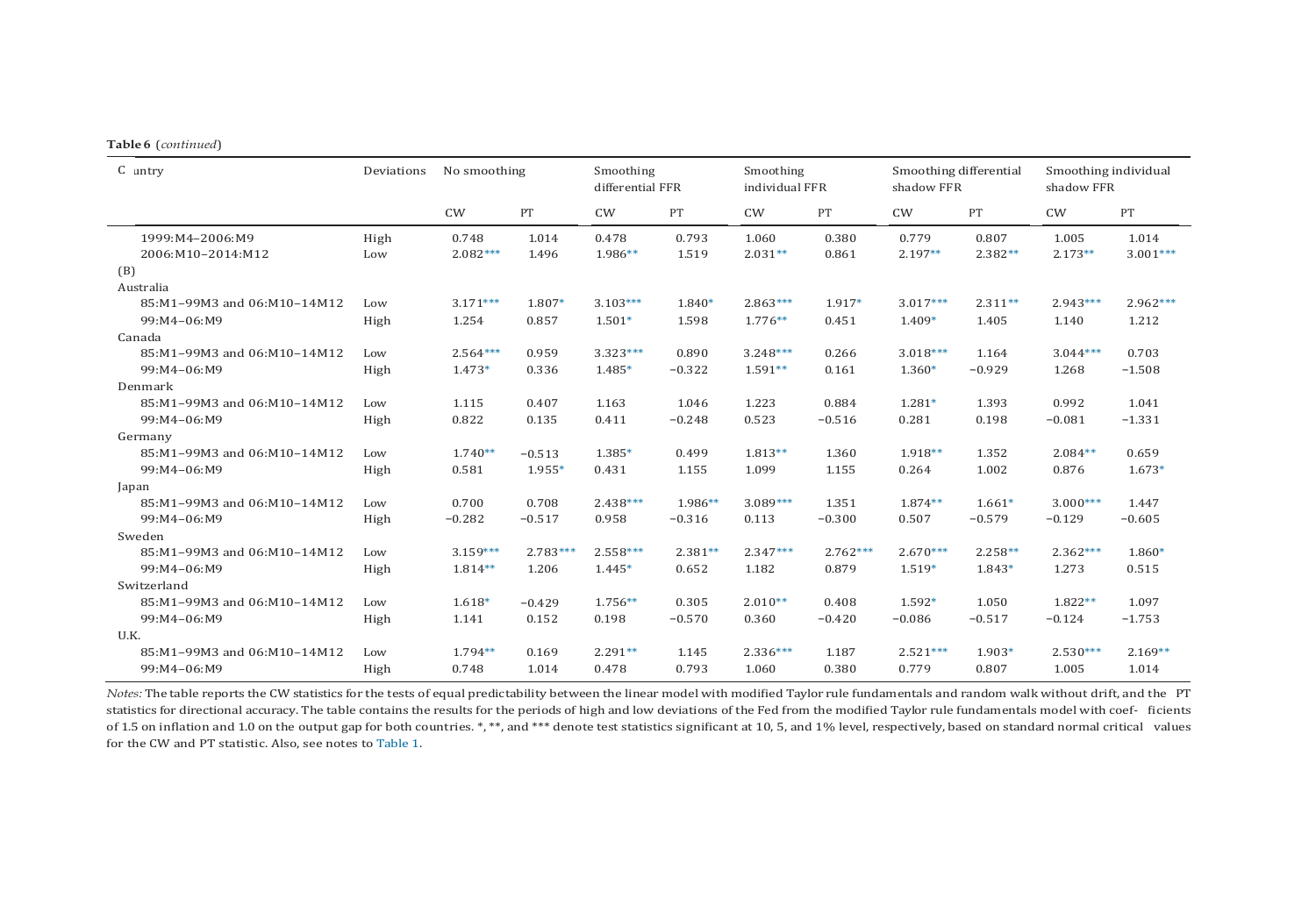<span id="page-20-2"></span>

|--|--|

CW statistics for Taylor rule fundamentals models: deviations from original Taylor rule for different countries.

| Country                          | Deviations   | No<br>smoothing | Smoothing<br>differential<br><b>FFR</b> | Smoothing<br>individual<br><b>FFR</b> | Smoothing<br>differential<br>shadow FFR | Smoothing<br>individual<br>shadow FFR |
|----------------------------------|--------------|-----------------|-----------------------------------------|---------------------------------------|-----------------------------------------|---------------------------------------|
| Australia                        |              |                 |                                         |                                       |                                         |                                       |
| 1993:M10-2000:M9                 | Low          | $-0.662$        | 0.212                                   | $1.911**$                             | $-0.133$                                | $1.581*$                              |
| 83:M3-93:M9 and                  | High         | $3.384***$      | 3.298***                                | $2.887***$                            | 3.238***                                | $2.802***$                            |
| $00: M10 - 14: M12$              |              |                 |                                         |                                       |                                         |                                       |
| Canada                           |              |                 |                                         |                                       |                                         |                                       |
| 1983: M3-2000: M3                | Low          | $1.699**$       | $2.769***$                              | 2.855***                              | $2.132**$                               | $2.207**$                             |
| 2000:M4-2014:M12                 | High         | $2.475***$      | $2.857***$                              | $2.907***$                            | $2.775***$                              | $2.780***$                            |
| Japan                            |              |                 |                                         |                                       |                                         |                                       |
| 1986:M4-1994:M3                  | High         | $-0.362$        | 0.752                                   | 0.856                                 | 0.688                                   | 0.887                                 |
| 1999:M4-2005:M3                  | Low          | $-0.658$        | $1.479*$                                | $1.748**$                             | 0.459                                   | $1.493*$                              |
| 2005:M4-2014:M12                 | Intermediate | $1.830**$       | $1.963**$                               | $1.802**$                             | $1.950**$                               | $1.851**$                             |
| Sweden                           |              |                 |                                         |                                       |                                         |                                       |
| $94: M7 - 02: M3$ and $10: M1 -$ | Low          | $2.865***$      | $3.391***$                              | $1.748**$                             | $2.459***$                              | $1.752**$                             |
| 14:M12                           |              |                 |                                         |                                       |                                         |                                       |
|                                  |              |                 |                                         |                                       |                                         |                                       |
| 2002:M4-2009:M12                 | High         | $2.604***$      | $2.585***$                              | $2.708***$                            | $2.610***$                              | $2.710***$                            |
| Switzerland                      |              |                 |                                         |                                       |                                         |                                       |
| No break                         | Intermediate | $1.878**$       | $1.733**$                               | 1.991**                               | $1.501**$                               | $1.659**$                             |
| U.K.                             |              |                 |                                         |                                       |                                         |                                       |
| 1983:M3-1988:M6                  | Intermediate | $2.093**$       | $3.036***$                              | 2.875***                              | $2.767***$                              | $2.657***$                            |
| 1988: M7-2014: M12               | Low          | $1.799**$       | $1.808**$                               | $2.133**$                             | $2.221**$                               | $2.391***$                            |
|                                  |              |                 |                                         |                                       |                                         |                                       |

*Notes:* The table reports the CW statistics for the tests of equal predictability between the linear model with original Taylor rule fundamentals and random walk without drift. The table contains the results for the periods of high, low, and intermediate deviations of the foreign country's central bank from the original Taylor rule fundamentals model with coefficients of 1.5 on inflation and 0.5 on the output gap for both countries.  $*, **$ , and  $***$  denote test statistics significant at 10, 5, and 1% level, respectively, based on standard normal critical values for the CW statistic. Also, see notes to [Table 1.](#page-12-0)

low deviations period across all models that disappears when it is combined with the 1985:M1– 1999:M3 low deviations period.[16](#page-20-0) For Australia, Japan, Sweden, and the U.K., the results with the PT test in [Table](#page-18-0) 6B support our findings with the CW test. The only exception is for the no smoothing model and the model with smoothing that uses shadow FFR for Germany.<sup>17</sup>

The result that evidence of out-of-sample exchange rate predictability is stronger during periods of low deviations than during periods of high deviations for the modified, but not the original, Taylor rule is based on deviations calculated for the U.S. [Teryoshin](#page-25-15) (2014), using real-time data from [Fernandez](#page-25-34) et al. [\(2011\),](#page-25-34) uses Bai [and Perron](#page-25-32) (1998) methodology to identify periods of high and low deviations from both the original and modified Taylor rule for 10 additional countries, including six countries, Australia, Canada, Japan, Sweden, Switzerland, and the United Kingdom, studied in this paper. We use his country-by-country results to investigate whether the results obtained using U.S. data extend to other countries' data.

The results for the original Taylor rule are reported in [Table 7.](#page-20-2) The dates of the high and low deviations eras are different country-by-country and, unlike for the U.S., there are also some intermediate eras. The results do not support the hypothesis that out-of-sample exchange rate predictability with Taylor rule fundamentals is more successful during periods with closer adherence to the original Taylor rule. Japan is the only country for which the evidence of exchange rate predictability is stronger during periods of low and intermediate Taylor rule deviations and Australia is the only country for which the evidence of predictability is stronger during periods of high deviations. The evidence is mixed for

<span id="page-20-1"></span><span id="page-20-0"></span><sup>&</sup>lt;sup>16</sup> The exception to this statement is that, for the specification with smoothing, lagged interest rate differentials, and the shadow federal funds rate, the rejection is at the 5 percent level for the 2006:M10–2014:M12 period.

<sup>17</sup> For Germany, evidence of significant directional predictability during the 2006:M10–2014:M12 low deviation period for the specifications with no smoothing, and with smoothing with lagged individual and differential interest rates in [Table](#page-18-0) 6A disappears when it is combined with the low deviation period of 1985:M1–1999:M3 in [Table](#page-18-0) 6B.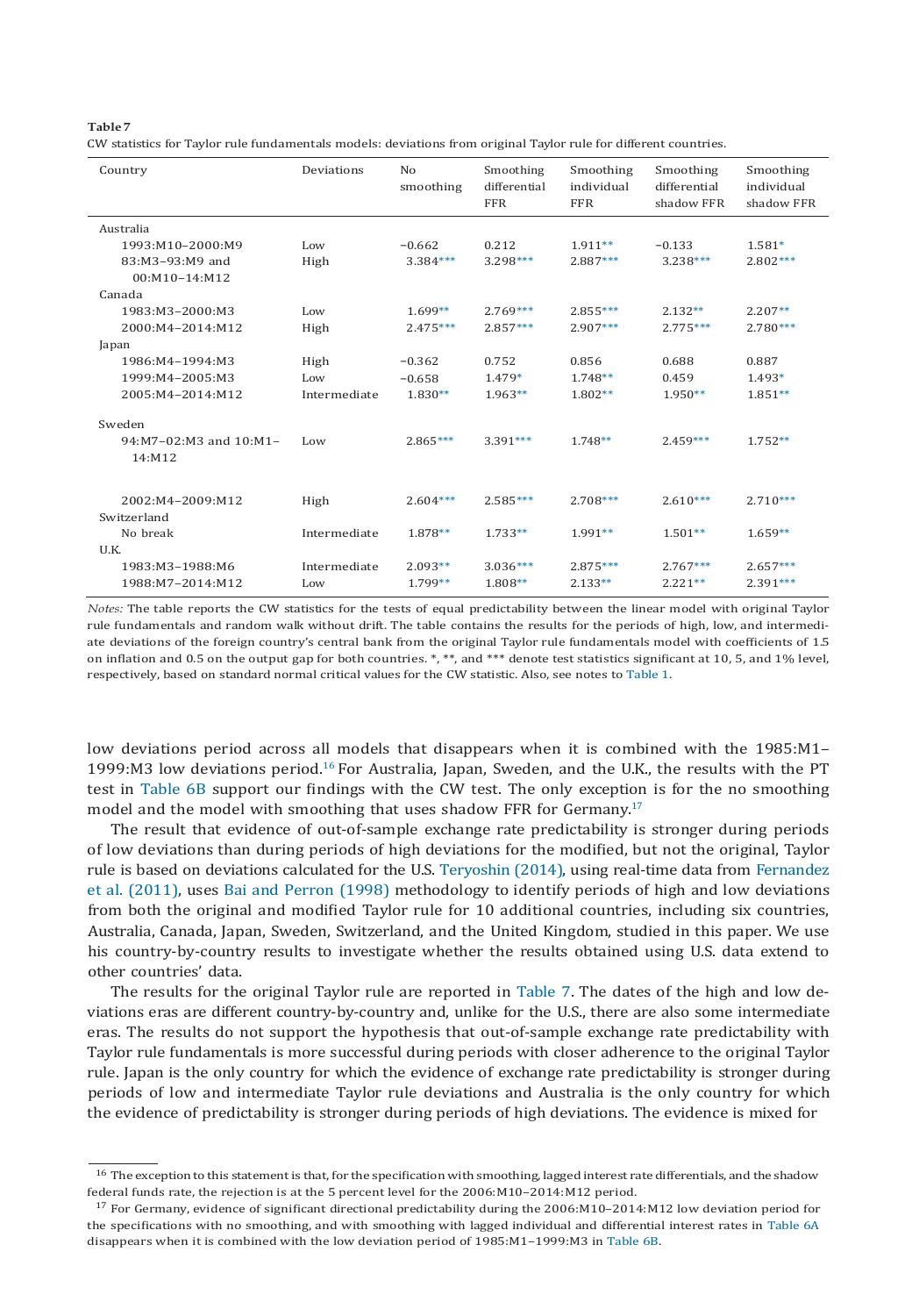#### **Table 8**

<span id="page-21-1"></span>CW statistics for Taylor rule fundamentals models: deviations from modified Taylor rule for different countries.

| Country                       | Deviations   | No<br>smoothing | Smoothing<br>differential<br><b>FFR</b> | Smoothing<br>individual<br><b>FFR</b> | Smoothing<br>differential<br>shadow FFR | Smoothing<br>individual<br>shadow FFR |
|-------------------------------|--------------|-----------------|-----------------------------------------|---------------------------------------|-----------------------------------------|---------------------------------------|
| Australia                     |              |                 |                                         |                                       |                                         |                                       |
| 83:M3-99:M3 and 09:M9-14:M12  | Low          | $1.744**$       | $1.802**$                               | $1.849**$                             | $1.667**$                               | $1.918**$                             |
| 1999:M4-2009:M6               | High         | $2.889***$      | $2.882***$                              | $2.710***$                            | $2.872***$                              | $2.418***$                            |
| Canada                        |              |                 |                                         |                                       |                                         |                                       |
| 1983:M3-1999:M12              | Low          | $1.707**$       | $2.769***$                              | $2.834***$                            | $2.135**$                               | $2.199**$                             |
| 2000:M1-2006:M12              | High         | $1.387*$        | $1.446*$                                | $1.847**$                             | $1.285*$                                | $1.546*$                              |
| 2007:M1-2014:M12              | Intermediate | $2.148**$       | $2.522***$                              | $2.371***$                            | $2.506***$                              | $2.392***$                            |
| Japan                         |              |                 |                                         |                                       |                                         |                                       |
| 1993:M10-2005:M3              | Low          | $-0.679$        | $1.431*$                                | $1.692*$                              | 0.436                                   | $1.441*$                              |
| 83:M3-93:M9 and 05:M4-14:M12  | High         | 1.048           | $1.819**$                               | $1.841**$                             | $1.707**$                               | $1.861**$                             |
| Sweden                        |              |                 |                                         |                                       |                                         |                                       |
| 94:M4-01:M3 and 09:M06-14:M12 | Low          | $3.636***$      | $3.428***$                              | $2.547***$                            | $3.496***$                              | $2.511***$                            |
| 2001:M4-2009:M6               | High         | $1.994**$       | $1.924**$                               | $2.101**$                             | $1.955**$                               | $2.125**$                             |
| Switzerland                   |              |                 |                                         |                                       |                                         |                                       |
| 95:M4-00:M6 and 09:M10-14:M12 | Low          | $-0.076$        | 0.043                                   | $1.383*$                              | $-0.145$                                | $1.435*$                              |
| 2000:M7-2006:M3               | Intermediate | $1.832**$       | 0.908                                   | $-0.273$                              | 0.717                                   | $-0.655$                              |
| 90:M1-95:M3 and 06:M4-09:M9   | High         | 0.769           | 0.897                                   | 1.176                                 | 0.894                                   | 0.989                                 |
| U.K.                          |              |                 |                                         |                                       |                                         |                                       |
| 90:M1-96:M12 and 05:M1-14:M12 | Low          | $1.578*$        | $1.698**$                               | $1.922**$                             | $2.028**$                               | $2.147**$                             |
| 1983:M3-1989:M12              | High         | $2.079**$       | $2.792***$                              | $2.479***$                            | $2.563***$                              | $2.278***$                            |
| 1997:M1-2004:M12              | Intermediate | 0.959           | 0.673                                   | 1.129                                 | 1.005                                   | $1.283*$                              |

*Notes:* The table reports the CW statistics for the tests of equal predictability between the linear model with modified Taylor rule fundamentals and random walk without drift. The table contains the results for the periods of high, low, and intermediate deviations of the foreign country's central bank from the modified Taylor rule fundamentals model with coefficients of 1.5 on inflation and 1.0 on the output gap for both countries.  $*, **$ , and  $***$  denote test statistics significant at 10, 5, and 1% level, respectively, based on standard normal critical values for the CW statistic. Also, see notes to [Table 1.](#page-12-0)

Canada, Sweden, and the United Kingdom, and there are no significant structural breaks, and therefore no distinct eras, for Switzerland.<sup>18</sup>

The results for the modified Taylor rule are reported in [Table 8.](#page-21-1) The results do not support the hypothesis that out-of-sample exchange rate predictability with Taylor rule fundamentals is more successful during periods with closer adherence to the modified Taylor rule. Switzerland is the only country for which the evidence of exchange rate predictability is stronger during periods of low and intermediate Taylor rule deviations and Japan is the only country for which the evidence of predictability is stronger during periods of high deviations. The evidence is mixed for Australia, Canada, Sweden, and the United Kingdo[m.19](#page-21-2)

We now evaluate predictability of the models during the periods when both central banks either adhere to or deviate from the Taylor rule simultaneously. The results for the original Taylor rule are reported in [Table 9.](#page-22-0) The results do not support the hypothesis that out-of-sample exchange rate predictability with Taylor rule fundamentals is stronger during periods when both countries are in periods of low deviations from the original Taylor rule. For the U.K., there is significant evidence of predictability with two of the five specifications during periods of low deviations in both the Fed and the Bank of England; however, it is not possible to identify any periods of high deviations for both central banks to make a comparison.

<span id="page-21-0"></span><sup>&</sup>lt;sup>18</sup> The evidence of directional predictability is stronger for Australia and Sweden during the periods of low deviations from original Taylor rule, for Japan and the U.K. during periods of intermediate deviations from original Taylor rule, and no evidence of directional predictability is found for Canada and Switzerland.

<span id="page-21-2"></span><sup>&</sup>lt;sup>19</sup> The evidence of directional predictability is stronger for Sweden and Switzerland during periods of low deviations from modified Taylor rule, for Australia, Japan and the U.K. during periods of high deviations from modified Taylor rule, and no evidence of directional predictability is found for Canada.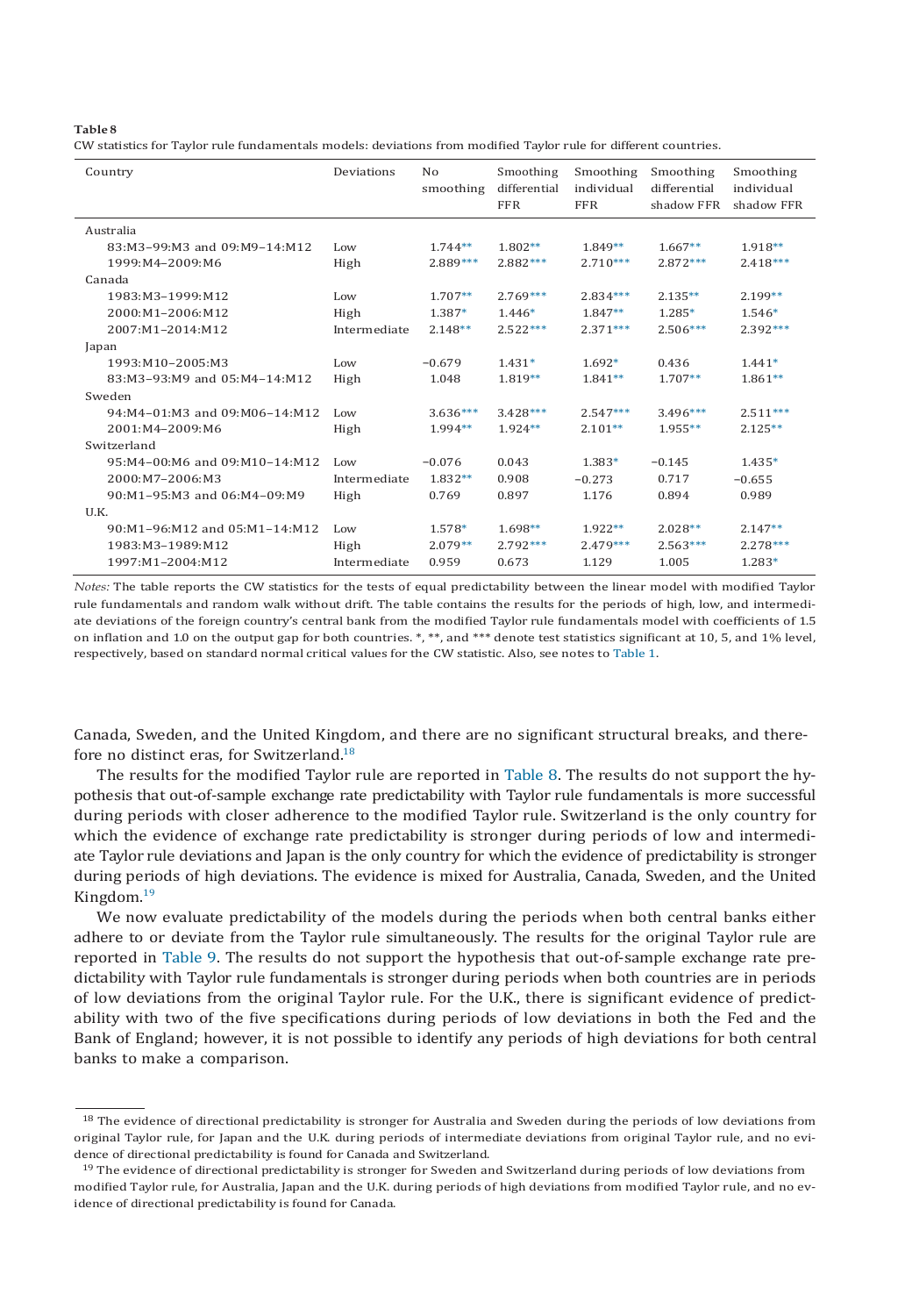#### <span id="page-22-0"></span>**Table 9**

CW statistics for Taylor rule fundamentals models: simultaneous deviations from original Taylor rule for the U.S. and different countries.

| Country                  | Deviations | No<br>smoothing | Smoothing<br>differential FFR | Smoothing<br>individual FFR | Smoothing<br>differential<br>shadow FFR | Smoothing<br>individual<br>shadow FFR |
|--------------------------|------------|-----------------|-------------------------------|-----------------------------|-----------------------------------------|---------------------------------------|
| Australia                |            |                 |                               |                             |                                         |                                       |
| 1993:M10-2000:M9         | Low        | $-0.662$        | 0.212                         | $1.911**$                   | $-0.133$                                | $1.581*$                              |
| 2001:M1-2014M12          | High       | $3.799***$      | $3.633***$                    | $2.874***$                  | $3.609***$                              | $3.016***$                            |
| Canada                   |            |                 |                               |                             |                                         |                                       |
| 1985:M4-2000:M3          | Low        | $1.475*$        | $2.604***$                    | $2.687***$                  | $1.946**$                               | $2.020**$                             |
| 2001:M1-2014:M12         | High       | $2.281**$       | $2.356***$                    | $2.332***$                  | $2.099**$                               | $2.259**$                             |
| Japan                    |            |                 |                               |                             |                                         |                                       |
| 1999:M4-2000:M3          | Low        | $-1.453$        | 0.111                         | $-1.133$                    | $-0.518$                                | $-1.366$                              |
| -                        | High       | -               | $\overline{\phantom{a}}$      | $\overline{\phantom{a}}$    | -                                       | -                                     |
| Sweden                   |            |                 |                               |                             |                                         |                                       |
| 1994:M7-2000M12          | Low        | 0.467           | $-0.390$                      | $-0.330$                    | $-0.411$                                | $-0.367$                              |
| 2002:M4-2009:M12         | High       | $2.604***$      | $2.585***$                    | $2.708***$                  | $2.610***$                              | $2.710***$                            |
| U.K.                     |            |                 |                               |                             |                                         |                                       |
| 1988:M7-2000:M12         | Low        | 1.151           | 0.963                         | 1.274                       | $1.286*$                                | $1.513*$                              |
| $\overline{\phantom{a}}$ | High       |                 | $\overline{\phantom{a}}$      |                             | -                                       |                                       |

*Notes to Tables 9 and [10:](#page-22-0)* The tables report the CW statistics for the tests of equal predictability between the linear model with Taylor rule fundamentals and random walk without drift. Tables 9 and [10](#page-22-0) contain the results for the periods of simultaneous high and low deviations of the Fed and foreign country's central bank from the original or modified Taylor rule fundamentals model. \*, \*\*, and \*\*\* denote test statistics significant at 10, 5, and 1% level, respectively, based on standard normal critical values for the CW statistic. Also, see notes to [Table 1.](#page-12-0)

#### **Table10**

CW statistics for Taylor rule fundamentals models: simultaneous deviations from modified Taylor rule for the U.S. and different countries.

| Country                        | Deviations | No<br>smoothing | Smoothing<br>differential<br><b>FFR</b> | Smoothing<br>individual<br><b>FFR</b> | Smoothing<br>differential<br>shadow FFR | Smoothing<br>individual<br>shadow FFR |
|--------------------------------|------------|-----------------|-----------------------------------------|---------------------------------------|-----------------------------------------|---------------------------------------|
| Australia                      |            |                 |                                         |                                       |                                         |                                       |
| 85:M1-99:M3 and 09:M9-14:M12   | Low        | $1.695**$       | $1.734**$                               | $1.727**$                             | 1.589*                                  | $1.784**$                             |
| 1999:M4-2006:M9                | High       | 1.254           | $1.501*$                                | $1.776**$                             | $1.409*$                                | 1.140                                 |
| Canada                         |            |                 |                                         |                                       |                                         |                                       |
| 1985:M1-1999:M3                | Low        | $1.797**$       | $2.784***$                              | $2.796***$                            | $2.160**$                               | $2.202**$                             |
| 2000:M1-2006:M9                | High       | $1.573*$        | 1.497*                                  | $1.554*$                              | 1.382*                                  | 1.265                                 |
| Japan                          |            |                 |                                         |                                       |                                         |                                       |
| 1993:M10-1999:M3               | Low        | $-0.308$        | 1.381*                                  | $2.764***$                            | 0.457                                   | $2.513***$                            |
| 2005:M4-2006:M9                | High       | 1.079           | 0.973                                   | $1.313*$                              | 1.086                                   | $1.619*$                              |
| Sweden                         |            |                 |                                         |                                       |                                         |                                       |
| 94:M4-99:M3 and 09:M06-14:M12  | Low        | $3.091***$      | $2.771***$                              | $2.250**$                             | $2.790***$                              | $2.174**$                             |
| 2001:M4-2006:M9                | High       | 1.319*          | 1.194                                   | 0.989                                 | 1.204                                   | 0.910                                 |
| Switzerland                    |            |                 |                                         |                                       |                                         |                                       |
| 95:M4-99:M3 and 09:M10-14:M12  | Low        | 0.247           | 0.398                                   | 0.903                                 | 0.290                                   | 1.133                                 |
| 2006:M4-2006:M9                | High       | $-1.067$        | $-1.367$                                | $-1.620$                              | $-1.529$                                | $-1.764$                              |
| IJ.K.                          |            |                 |                                         |                                       |                                         |                                       |
| 90:M1-96:M12 and 06:M10-14:M12 | Low        | 1.688**         | 1.849**                                 | $2.073**$                             | $2.178**$                               | $2.286**$                             |
| -                              | High       |                 |                                         |                                       |                                         |                                       |

The results for the modified Taylor rule are reported in [Table](#page-22-0) 10. The results strongly support the hypothesis that out-of-sample exchange rate predictability with Taylor rule fundamentals is more successful during periods with closer adherence of both central banks to the modified Taylor rule. For Australia, Canada, Japan, and Sweden, the evidence of predictability is stronger during the periods of low Taylor rule deviations than during the period of high Taylor rule deviations for every model except the model with lagged individual interest rates for Canada. The only exception from this pattern is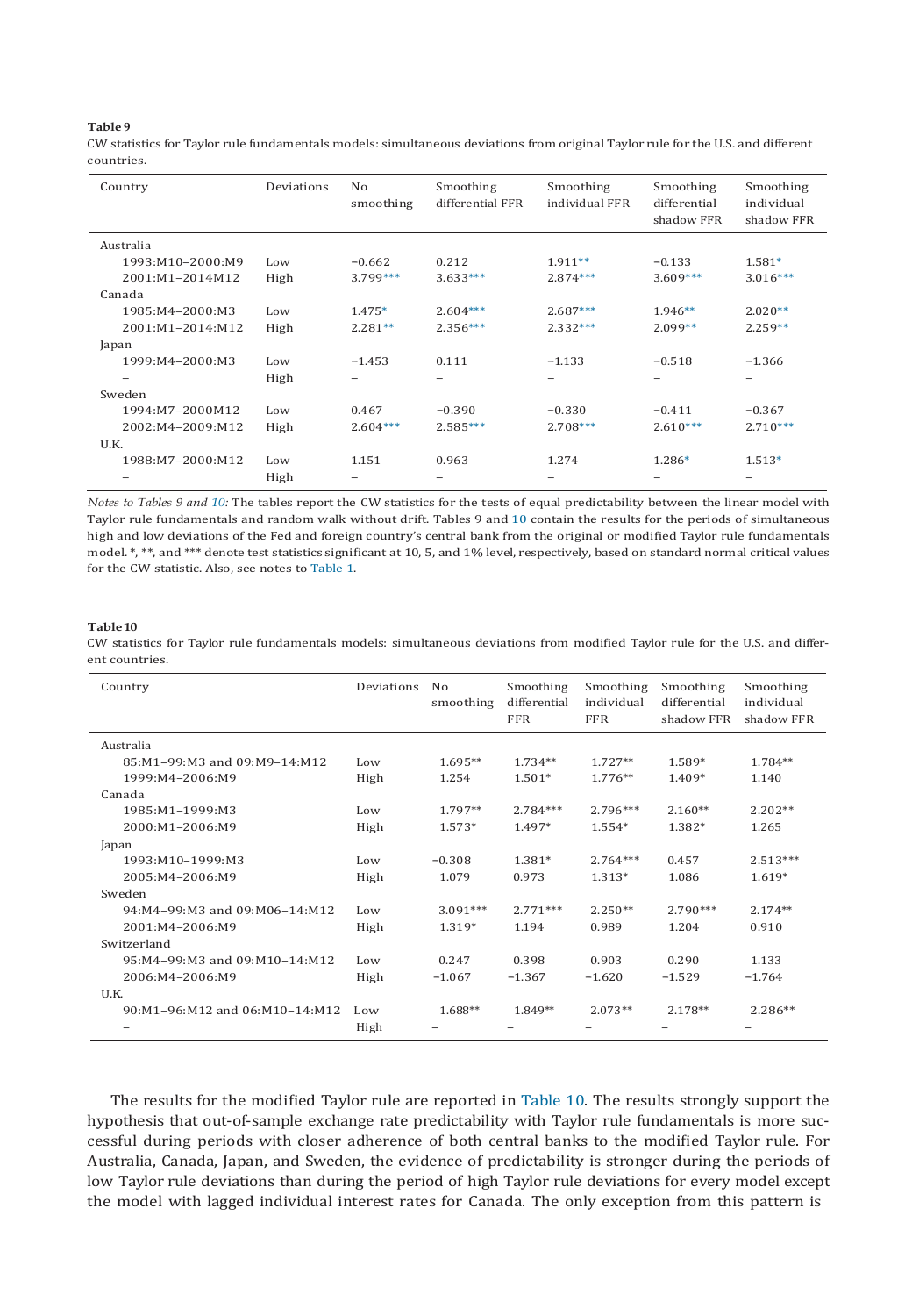<span id="page-23-0"></span>

| Table 11                                                                  |  |
|---------------------------------------------------------------------------|--|
| CW statistics for Taylor rule fundamentals models: Taylor rule principle. |  |

| Country     |                  | Taylor<br>principle<br>holds | No<br>smoothing | Smoothing<br>differential<br><b>FFR</b> | Smoothing<br>individual<br><b>FFR</b> | Smoothing<br>differential<br>shadow FFR | Smoothing<br>individual<br>shadow FFR |
|-------------|------------------|------------------------------|-----------------|-----------------------------------------|---------------------------------------|-----------------------------------------|---------------------------------------|
| Australia   | 1983:M3-1999:M3  | Yes                          | 0.811           | 1.012                                   | 1.299*                                | 0.844                                   | 1.385*                                |
|             | 1999:M4-2007:M6  | Mixed                        | $1.731**$       | 1.799**                                 | $1.659**$                             | $1.822**$                               | 1.115                                 |
|             | 2007:M7-2014:M12 | N <sub>o</sub>               | $3.074***$      | $2.921***$                              | 2.466***                              | $2.894***$                              | $2.520***$                            |
| Canada      | 1983:M3-1999:M3  | Yes                          | $1.698**$       | $2.763***$                              | $2.817***$                            | $2.129**$                               | $2.190**$                             |
|             | 1999:M4-2007:M6  | Mixed                        | 1.992**         | $1.916**$                               | $1.829**$                             | $1.811**$                               | $1.564*$                              |
|             | 2007:M7-2014:M12 | N <sub>o</sub>               | $2.083**$       | $2.499***$                              | $2.513***$                            | $2.466***$                              | $2.512***$                            |
| Denmark     | 1983:M3-1999:M3  | Yes                          | 0.229           | 0.199                                   | 0.343                                 | 0.213                                   | 0.007                                 |
|             | 1999:M4-2007:M6  | Mixed                        | 1.094           | 0.718                                   | 0.864                                 | 0.686                                   | 0.455                                 |
|             | 2007:M7-2014:M12 | N <sub>o</sub>               | $1.414*$        | $1.564*$                                | $1.482*$                              | $1.753**$                               | $1.544*$                              |
| Germany     | 1983:M3-1999:M3  | Yes                          | $-0.190$        | $-0.124$                                | 1.056                                 | 0.420                                   | 1.219                                 |
|             | 1999:M4-2007:M6  | Mixed                        | 1.016           | 0.815                                   | 0.612                                 | 0.715                                   | 0.608                                 |
|             | 2007:M7-2014:M12 | No                           | $2.801***$      | $2.643***$                              | $2.326***$                            | $2.604***$                              | $2.193**$                             |
| Japan       | 1983:M3-1999:M3  | Yes                          | $-0.585$        | $1.311*$                                | $1.803**$                             | 0.612                                   | $1.744**$                             |
|             | 1999:M4-2007:M6  | Mixed                        | 0.293           | 1.154                                   | 1.198                                 | 0.712                                   | 0.929                                 |
|             | 2007:M7-2014:M12 | N <sub>o</sub>               | 1.590*          | $1.747**$                               | $1.506*$                              | $1.731**$                               | $1.541*$                              |
| Sweden      | 1983:M3-1999:M3  | Yes                          | 0.866           | $-0.042$                                | $-0.206$                              | 0.094                                   | $-0.254$                              |
|             | 1999:M4-2007:M6  | Mixed                        | $2.036**$       | $1.676**$                               | $1.372*$                              | $1.762**$                               | $1.526*$                              |
|             | 2007:M7-2014:M12 | N <sub>o</sub>               | 3.785***        | $3.691***$                              | 3.185***                              | $3.732***$                              | $3.196***$                            |
| Switzerland | 1983:M3-1999:M3  | Yes                          | 1.172           | 1.508*                                  | $1.755**$                             | $1.354*$                                | $1.622*$                              |
|             | 1999:M4-2007:M6  | Mixed                        | 1.248           | 0.259                                   | 0.292                                 | 0.056                                   | $-0.157$                              |
|             | 2007:M7-2014:M12 | N <sub>o</sub>               | 1.134           | 0.861                                   | 1.034                                 | 0.775                                   | 0.883                                 |
| U.K.        | 1983:M3-1999:M3  | Yes                          | $1.675**$       | $2.085**$                               | $2.198**$                             | $2.219**$                               | $2.294**$                             |
|             | 1999:M4-2007:M6  | Mixed                        | 1.065           | 0.860                                   | $1.295*$                              | 1.144                                   | 1.269                                 |
|             | 2007:M7-2014:M12 | No                           | $2.082***$      | 1.986**                                 | $2.031**$                             | $2.197**$                               | $2.173**$                             |

*Notes:* The table reports the CW statistics for the tests of equal predictability between the linear model with original Taylor rule fundamentals and random walk without drift. The table contains the results for the periods of adherence to or violation of the Taylor principle for the U.S. \*, \*\*, and \*\*\* denote test statistics significant at 10, 5, and 1% level, respectively, based on standard normal critical values for the CW statistic. Also, see notes to [Table 1.](#page-12-0)

Switzerland, for which no evidence of predictability is found in either low or high deviations periods. As for the original Taylor rule, there is strong evidence of out-of-sample predictability during low deviations periods with every specification, but the high deviations comparison does not exist.

Monetary policy evaluation with Taylor rules is typically conducted in terms of the Taylor principle that the nominal interest rate is raised more than point-for-point when inflation increases. This is both necessary and sufficient for stationarity of inflation in a textbook IS curve, Phillips curve, and Taylor rule model; and necessary and almost sufficient for determinacy of inflation in the forwardlooking IS curve, New Keynesian Phillips curve, and Taylor rule model o[f Woodford \(2003\).](#page-25-35) [Nikolsko-Rzhevskyy](#page-25-13) et al. (2015) identify low, positive, and negative deviations eras from the original and modified Taylor rule by conducting structural change tests on the difference between the actual and the prescribed federal funds rate. They use the difference, rather than the absolute value of the difference, between the rates to estimate Taylor rules over the sub-periods defined by the tests. For the period covered by our out-of-sample exchange rate forecasting, the Taylor principle holds during 1983:M3–1999:M3 because the coefficient on inflation is significantly greater than one, the evidence is mixed between 1999:M4 and 2007:M6 because, while the coefficient on inflation is greater than one, it is not significantly greater than one, and the Taylor principle does not hold for 2007:M7– 2014:M12 because the coefficient on inflation is less than one.

[Table](#page-23-0) 11 reports CW statistics for the Taylor rule fundamentals model when the data are divided into periods based on adherence to the Taylor principle for the U.S. Out-of-sample exchange rate predictability with Taylor rule fundamentals is not more successful during periods of stronger adherence to the Taylor principle. For Australia, Denmark, Germany, and Sweden, the evidence of predictability is stronger during the periods of less adherence and, for Canada, Japan, and the United Kingdom, the evidence of predictability is about the same in the high and low adherence periods. This pattern exactly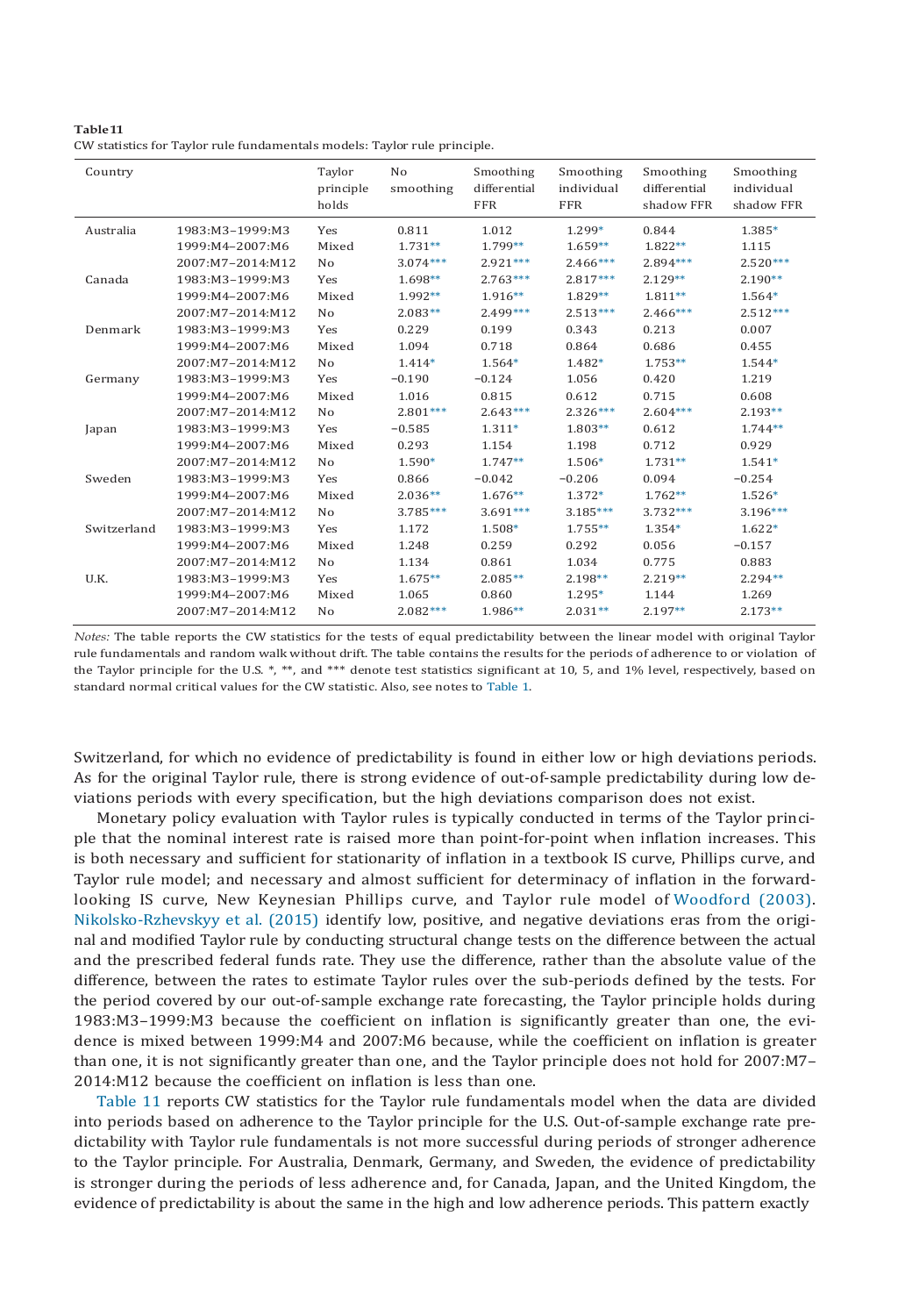matches the results for the original Taylor rule because the period where the Taylor principle holds closely overlaps the low deviations era and the periods where the evidence is mixed and where the Taylor principle does not hold closely overlap the high deviations era. The pattern is very different from the results with the modified Taylor rule because the overlap is much lower.<sup>[20](#page-24-0)</sup>

#### **6. Conclusion**

The Taylor rule fundamentals model of [Molodtsova](#page-25-8) and Papell (2009) was motivated by the shift in policy evaluation over the past twenty-five years from money supplies to interest rates as the instrument of monetary policy. Using data from the start of the post-Bretton Woods floating exchange rate era in 1973 through the end of 2014, the model provides evidence of out-of-sample exchange rate predictability for all of the eight countries in our sample. The Taylor rule fundamentals model provides stronger evidence of predictability than the Taylor rule differentials model of Engel et al. [\(2008\)](#page-25-0) and much stronger evidence of predictability than the traditional interest rate, Purchasing Power Parity, and monetary models.

The most successful specifications allow for heterogeneous coefficients on domestic and foreign inflation and output gaps, but do not include the real exchange rate. These were also the most successful specifications in [Molodtsova and Papell](#page-25-8) (2009), who use the data from 1983 through mid-2006. Thus, we demonstrate that out-of-sample exchange rate predictability with Taylor rule fundamentals has survived the financial crisis, the Great Recession, and the zero lower bound on the federal funds rate.

Because the Taylor rule fundamentals model uses the variables included in the Taylor rule, U.S. and foreign inflation, output gaps, and (depending on the specification) lagged interest rates and/or the real exchange rate, but does not impose either postulated or estimated coefficients on the variables, finding evidence of out-of-sample exchange rate predictability does not, by itself, provide a link between the Taylor rule and the findings of predictability. To investigate whether there is a link between adherence of the Fed to the Taylor rule and out-of-sample exchange rate predictability, we use the Taylor rule deviations calculated by [Nikolsko-Rzhevskyy](#page-25-14) et al. (2014), who use tests for multiple structural changes to identify periods of low and high deviations from both the original Taylor rule, with the coefficients as in Taylor [\(1993\),](#page-25-12) and the modified Taylor rule, with a higher coefficient on the output gap as in Yellen [\(2012\).](#page-25-16)

The results with the modified Taylor rule strongly support the hypothesis that out-of-sample exchange rate predictability with Taylor rule fundamentals is more successful during periods with closer adherence of the Fed to the modified Taylor rule, as the evidence of predictability is stronger during the periods of low Taylor rule deviations than during the period of high Taylor rule deviations for seven of the eight countries. The evidence of predictability is not, however, stronger when periods of high and low deviations are calculated from the original Taylor rule, calculated from Taylor rules for the foreign countries, or divided according by adherence of the Fed to the Taylor principle.

The Taylor rule fundamentals model provides stronger evidence of out-of-sample exchange rate predictability than the Taylor rule differentials model, and much stronger evidence than traditional models. Using the modified Taylor rule, which doubles the output gap coefficient in the original Taylor rule and has been identified with Fed policy as articulated by Yellen [\(2012\),](#page-25-16) we divide the period between 1983 and 2014 into low and high deviations eras. Out-of-sample exchange rate predictability with Taylor rule fundamentals model is much stronger in low deviations eras than in high deviations eras.

<span id="page-24-0"></span> $20$  The evidence of directional predictability is stronger during the periods of less adherence to the Taylor principle for Australia, Denmark, and Japan. For Germany, Sweden, and the U.K, the evidence of directional predictability is about the same in the high and low adherence periods. No evidence of directional predictability is found for Canada.